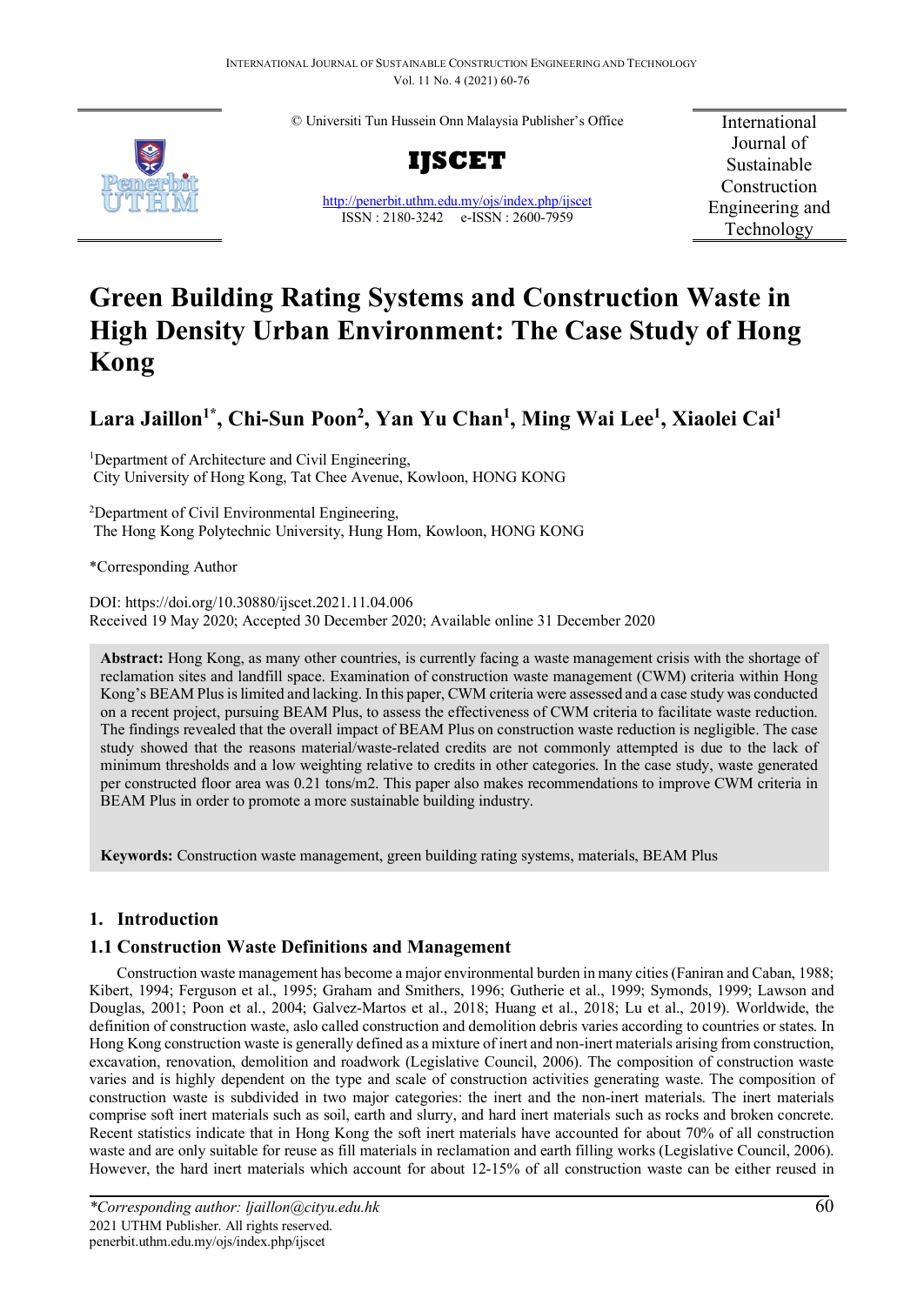reclamation works or recycled for construction works as granular materials, drainage bedding layers and concrete applications (Legislative Council, 2006). The non-inert waste, such as timber, plastics and packaging waste, account for about 15-18% of all construction waste and is recycled or disposed of in landfills. A recent study (Poon et al., 2004) revealed that timber formwork, wet trades of finishing work and concrete and masonry works were the major contributors to construction waste in building sites.

According to Skoyles and Skyoles (1987) there are two major types of construction waste such as structure waste and finishing waste. Structure waste includes concrete fragment, reinforcement bars, abandoned timber plates and pieces generated during the construction phase. Finishing waste includes a wide range of waste materials (surplus cement mortar, mosaic, tiles, paints, plastering materials, packaging materials) generated during the finishing phase of a building. Bossink and Brouwers (1996) estimated that about  $1-10\%$  by weight of the purchased construction materials ends up as waste on-site. In the UK, a research showed that at least 10% of all raw materials delivered to sites are wasted through damage, loss and over-ordering (Guthrie et al., 1998).

The European Commission (2015) has suggested that, by 2020, "the preparing for re-use, recycling and backfilling of non-hazardous construction and demolition waste excluding naturally occurring material defined in category 17 05  $04$ <sup>"</sup> $-$  i.e. soil and stones not containing dangerous substances – "in the list of waste shall be increased to a minimum of 70% by weight". Previous studies demonstrated that the recycling and reuse of construction waste could be used as concrete and masonry (Lim and Zollinger, 2003), road based material (Poon and Chan, 2006). Hendriks and Janssen (2001), demonstrated that about 90% of the recycled construction waste is generally composed of masonry and concrete.

#### **1.2 Structure Construction Waste Management in Hong Kong**

Hong Kong is an extremely dense city with a population of about 7.5 million (CSD, 2019). Limited available land and a dense urban environment has always been a challenge for Hong Kong. The total area of Hong Kong is 1106.7 km2, however, the developed area accounts for only 25%, and currently, Hong Kong is facing a shortage of reclamation sites and landfill spaces. The construction industry, which represented 5.2% of the Gross Domestic Productivity (GDP) in 2016, has a major impact on economic and environmental issues, consuming large amounts of energy and resources, and generates a significant amount of construction waste. According to the Hong Kong Environmental Protection Department (EPD), in 2016 about 24 million tonnes of construction waste was generated (representing about 66,796 tonnes per day), of which 6% was disposed of in landfills, and the remaining 94% in public filling areas (reclamation projects that take public fill). Construction waste accounted for 29% of the 15,332 tonnes per day disposal of solid waste at landfills. The statistics from the EPD showed that the existing three landfills will be full by 2019 (EPD, 2016).

To address the critical issue of construction waste, the Hong Kong Government has launched various regulations, codes, and initiatives to reduce the generation and disposal of construction waste to public filling areas, and landfills. Among these measures, the construction Waste Disposal Charging Scheme is recognized and proven to be effective at reducing waste going to the landfill (Hao et al., 2008; Lu and Tam, 2013; Yu et al., 2013), as well as implementing the 3R principles (Reduce, Reuse and Recycle) and the 'polluter pays' principle. The waste management philosophies of the 3R principles are part of the waste hierarchy from the EPD strategies for sustainable construction waste management (CWM). The 3R principles have become a common practice for policy makers and practitioners of sustainable solid waste management (Memon, 2010; Napier, 2012).

According to the waste hierarchy from the Construction Industry Research and Information Association (CIRIA), the different waste management options are ranked in the following hierarchy (Coventry and Guthrie, 1998):

- (1) Reduction: (a) reducing the amount of waste produced, and (b) reducing the hazard of the waste produced.
- (2) Reuse: putting materials back into use to avoid entering the waste stream.
- (3) Recovery: (a) Recycling collecting, and separating materials from waste and processing them to produce marketable products, (b) Composting – processing biologically degradable organic wastes aerobically to produce a reasonably stable, granular material, and (c) Energy – incinerating waste to generate energy.
- (4) Disposal: disposal of waste to landfill site or land raised site.

However, effective CWM cannot solely depend on government effort but also requires collaboration from the industry. Poon et al. (2004) reported that on-site waste sorting and recycling is regarded as low priority for contractors, mainly due to low environmental awareness within the industry and the constraint of limited site areas. In the investigation of stakeholders' willingness to apply waste minimization strategies, only the Government showed a positive attitude while clients, contractors and designers remained neutral (Tam, 2008). In recent years, contractors' attitude and behavior towards on-site sorting and recycling have improved, leading to more effective resource reuse and recycling due to separating construction waste at the source (Yuan et al., 2013). Interestingly, on-site sorting performance is better in public projects than in private projects (Lu et al., 2016). Nevertheless, Yuan et al. (2013) pointed out that stakeholders' attitudes toward implementing on-site construction waste sorting are still regarded as the most critical factors in Hong Kong.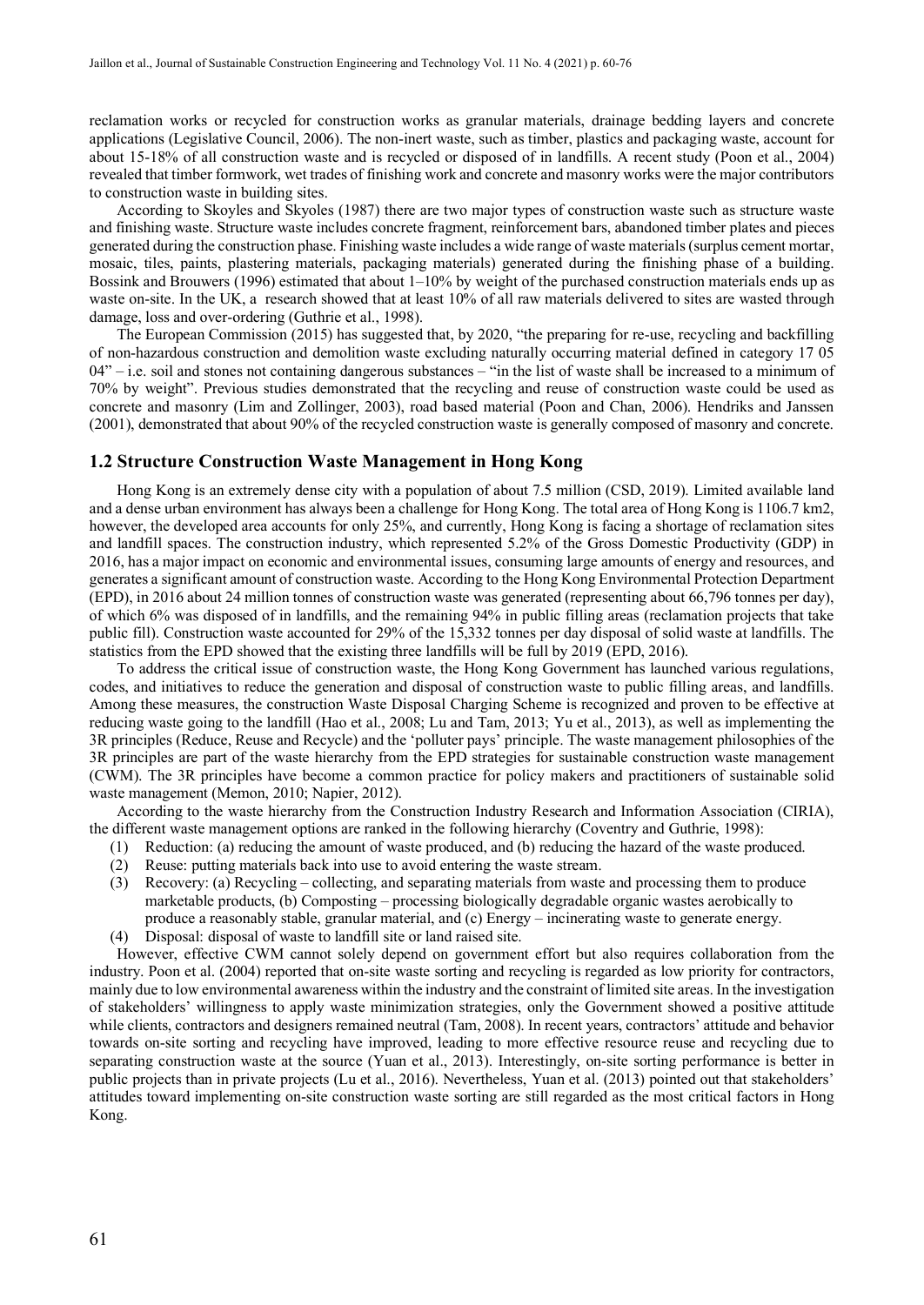## **1.3 Description of Existing Methods and Tools**

## **1.3.1. Building Assessment Methods – Definition and Role**

Environmental building assessment methods are defined as "a way to evaluate the environmental performance of a building against an explicit set of criteria and typically consists of three major components (Cole, 2003):

- "A declared set of environmental performance criteria organized in a logical fashion the structure.
- The assignment of a number of possible points or credits for each performance issue that can be earned by meeting a given level of performance – the scoring.
- A means of showing the overall score of the environmental performance of a building or facility the output". Over the years, assessment methods have evolved from 'environmental' to 'sustainable', embracing wider issues (economic, environmental, and social) with a long-term vision and responsibilities for the future. Assessment methods are used at various stages of a building's life to assess building performance (e.g. design, construction, operation). Voluntary assessment can supplement regulatory control leading to better environmental performance in the industry. Building owners can also gain a better public image from voluntary assessment (Lee and Yik, 2002).

CWM is addressed in the material use performance category of most rating tools. However, published research investigating how it is addressed in existing green building rating tools is limited (Ding et al., 2018; Doan et al., 2017; Wu et al., 2016). Lau (2013) compared the strengths and weaknesses of Hong Kong's BEAM Plus to ESGB and suggested improvements for the future revision of BEAM Plus in all assessment scopes. While there is interest in assessing CWM requirements among current green building certification systems, insight relevant to Hong Kong's construction industry remains limited.

## **1.3.2. BEAM Plus**

Hong Kong Building Environmental Assessment Method (BEAM Plus) is a voluntary scheme developed in 1995 (as HK-BEAM), on behalf of the Real Estate Developers Association of Hong Kong. It is managed by the Hong Kong BEAM Society, an independent nonprofit organization. Since April 2011, BEAM Plus certification has become one of the prerequisites under the Building Ordinance for granting gross floor area (GFA) concessions for implementing certain green and amenity features. As of November 2015, 711 projects have registered for BEAM Plus version 1.1 and version 1.2 of 2010. Of these projects, 43.7% have been assessed. In this report, "BEAM Plus Version 1.2" (HKGBC, 2012) was used as reference. The main objectives of BEAM Plus are:

- Enhance the quality of buildings in Hong Kong
- Stimulate demand for buildings that are more sustainable, giving recognition for improved performance and minimizing false claims
- Provide a comprehensive set of performance standards that can be pursued by developers and owners
- Reduce the adverse environmental impact of buildings throughout their life cycle
- Ensure that environmental considerations are integrated right at the design and planning stages

Assessment methods have been developed for both existing buildings and new buildings. BEAM Plus defines good practice criteria for a range of environmental issues relating to planning, design, construction, and commissioning of buildings. The environmental categories in BEAM Plus include: Site Aspects, Material Aspects, Energy Use, Water Use, Indoor Environmental Quality, and Innovations and Additions. Registered projects undergo a two-step process to attain provisional and final ratings in Platinum, Gold, Silver, Bronze and unclassified (lowest rating). Three types of certificates are issued to projects depending on stages reached:

- (1) Projects that have completed registration and are pending assessment
- (2) Projects that have completed Provisional Assessment with a rating granted by the HKGBC (for design performance)
- (3) Projects that have completed the Final Assessment with a rating granted by the HKGBC (for operational performance)

#### **1.4 Objectives**

The objectives of this paper were to conduct a comprehensive assessment of the construction waste management (CWM) criteria BEAM Plus in order to gain insight into improving the effectiveness of CWM criteria in Hong Kong BEAM Plus.

Objectives of this paper included:

- (1) Assess Hong Kong's BEAM Plus green building rating tool
- (2) Identify and analyze strategies within this tool for managing and minimizing construction waste
- (3) Evaluate the importance assigned to waste-related issues in this green building rating tool
- (4) Assess the use and achievability of waste-related Material Aspects (MA) credits in a case study of a typical high-rise residential project in Hong Kong
- (5) Assess the effectiveness of MA credits in reducing waste in the selected case study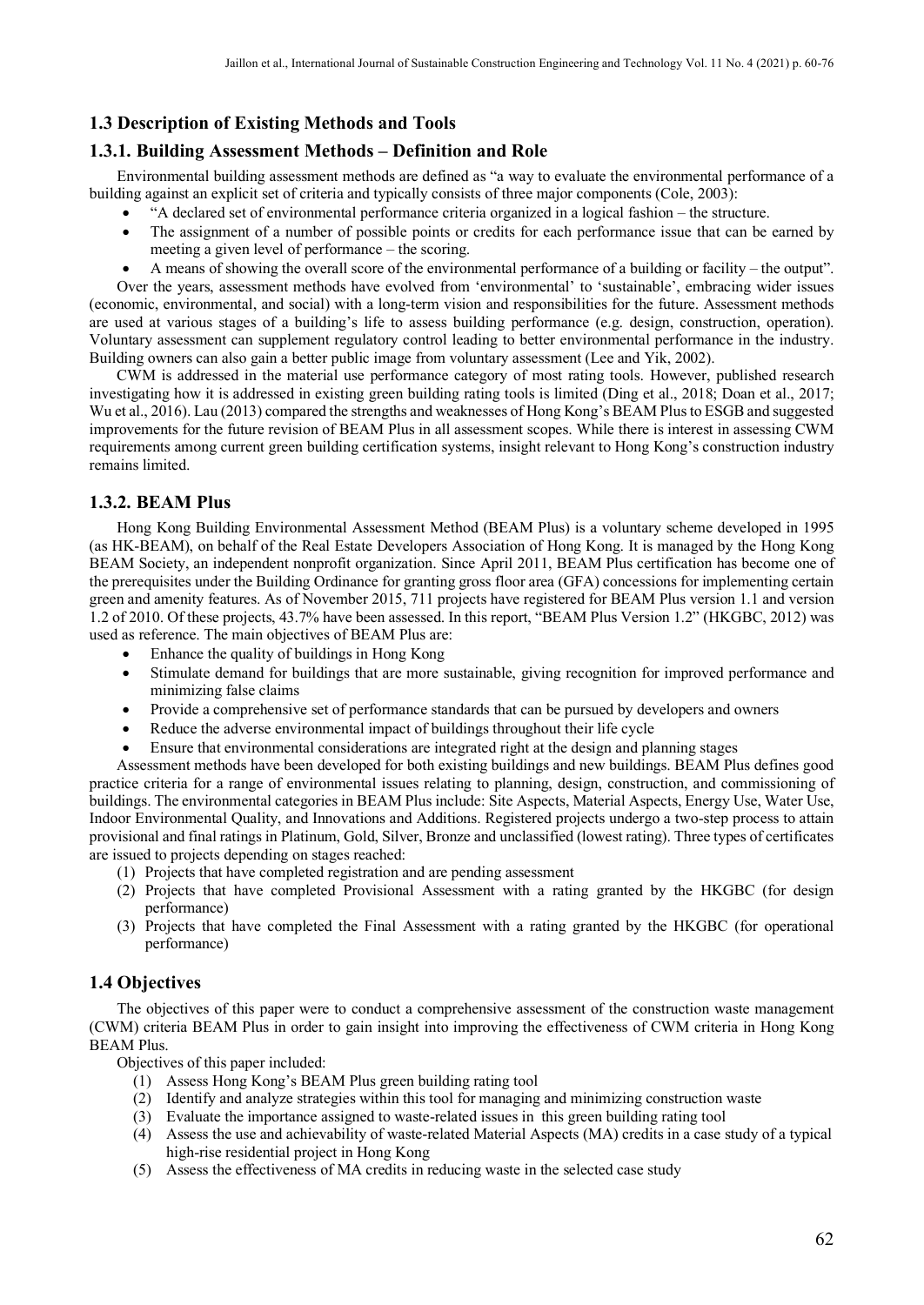Some examples of how your references should be listed are given at the end of this template in the 'References' section, which will allow you to assemble your reference list according to the correct format and font size.

#### **2. Methodology**

#### **2.1 Review of BEAM Plus Green Building Rating Tool**

The CWM related criteria was identified. Once identified, the criteria were analyzed by categorization under a waste hierarchy (Reduce, Reuse, Recycle, Dispose), which included both prerequisite items and scoring items. This method is based on a content analysis method that has increasingly been adopted in the CWM field (Wu et al., 2016; Lu and Yuan, 2011; Zhang et al., 2012); it is a qualitative method to analyze text with existing theory or research (Hsieh and Shannon, 2005), allowing different focuses of the rating tools to be identified. In a previous study, Wu et al. (2016) analyzed and compared the relative importance of waste criteria in different rating tools with a relative significance index (RSI). An RSI enables comparison among different tools using a score scale.

The RSI equation was adopted in this review:

i. The rating tools BEAM Plus, were calculated using Eq.1.

Eq. 1 RSI = 
$$
\Sigma \left( \frac{\text{CWMCi}}{\text{Sc}} \right) \times \frac{\text{Sw}}{\text{Tw}}
$$
 (1)

- CWMCi refers to the maximum credits attainable of the construction waste management related item i;
- Sc and Sw refer to the credits and weighting of the corresponding assessment scope respectively,
- Tw represents the sum of all weighting from the assessment scopes.

The points (credits) are allocated based on requirements that follow the waste hierarchy of Reduce, Reuse, Recycle and Dispose. Different points are awarded to different strategy options for addressing the same issue.

#### **2.2 Analysis of Hong Kong BEAM Plus Case Study**

The detailed collection of case study data consisted of: (1) a project-oriented survey and (2) a face-to-face interview. The project-oriented survey included questions regarding attempted criteria within BEAM PLUS, and detailed information relating to perceived relevance and achievability of criteria within the Materials Aspects (MA) category. Other questions covered included: (1) general project information, (2) BEAM PLUS version, assessment stage and rating, (3) attempted credits in the MA category, (4) percentage of precast concrete per floor (by volume), (5) percentage of recycling waste and (6) waste management plan. The selection criteria for the case study included: the building type and height, year of completion (i.e. a recently completed project), project size, construction typology, and BEAM Plus rating level. The selected project was completed in 2015 and is presented in Table 1. The survey data was collected from a major contractor firm, from the Hong Kong building industry, involved in the project; while other data was collected from a face-to-face interview conducted with the contractor to substantiate the data collected in the survey. In this case study project, the total amount of construction waste generated and construction waste recycled was recorded by the contractor, in tons per month, according to the record of document to landfill (by truck) and receipt from the recycle company. The waste quantity was calculated with the same method from the Jaillon et al. study (2009) shown in Eq.2. The collected data was then compared with the projects constructed under JPNs (Hong Kong's Joint Practice Notes policies) 2001 & 2002 from Jaillon et al. study (2009), in which the average waste quantity of private sector residential building projects was 0.23 (tonnes/m2). The calculation method for comparing the case study with previous projects is shown in Eq.3. The calculation method for comparing recycled construction waste is shown in Eq.4.

Eq.2 Waste quantity = 
$$
\frac{\text{Construction waste generated (ton)}}{\text{Construction Floor area (CFA) (m^2)}}
$$

Eq.3 Level of reduction =  $\frac{p_{n-Po}}{Po} \times 100\%$ 

Po: Waste quantity from the average of Projects using prefabricated technology from private sector in Jaillon et al.

study (2009)

Pn: Waste quantity from the project in this research

Eq.4 Recycled construction waste

Recycled Construction Waste

Total Construction Waste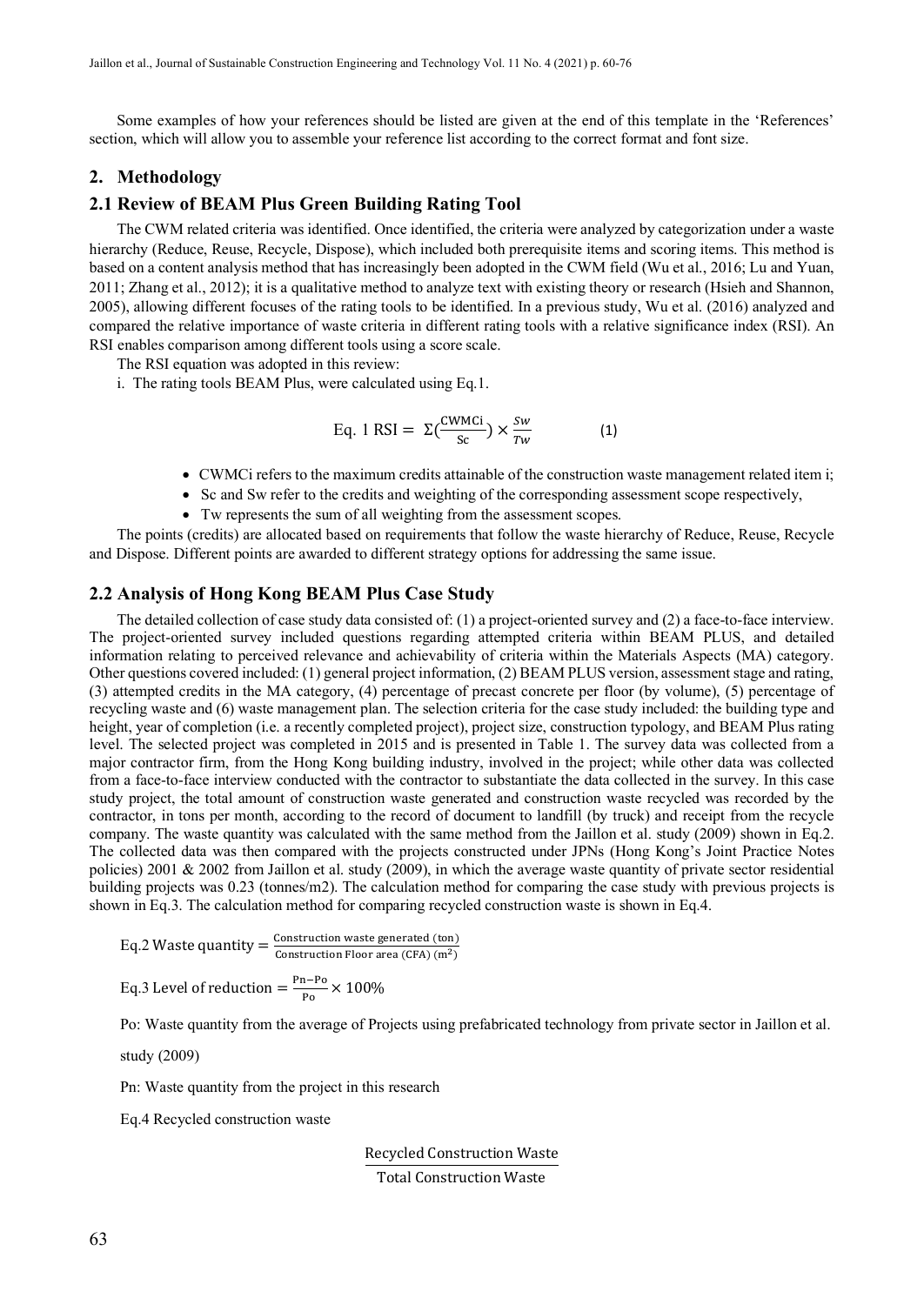BEAM Plus includes 5 performance categories: Site Aspects (SA), Materials Aspects (MA), Energy Use (EU), Water Use (WU), and Indoor Environmental Quality (IEQ). In each performance category, there are numerous criteria with one or more credits per criteria. In this case study, the quantity of criteria and credits attempted in each performance category were considered. The percentage of criteria attempted in each performance category was calculated using Eq.5.

Eq.5 % of criteria attempted  $=\frac{\text{Number of criteria attempted (Proj.)}}{\text{Number of criteria provided from BEAM Plus (Max.)}} \times 100\%$ 

The percentage of credits attempted in each performance category was calculated using Eq.6.

Eq.6 % of credits attempted  $=\frac{\text{Number of credits attempted (Proj.)}}{\text{Number of credits provided from BEAM Plus (Max.)}} \times 100\%$ 

According to BEAM Plus, "The Overall Assessment Grade is determined by the percentage of the applicable credits gained under each performance category and its weighting factor." The calculating method of each performance category with weighting factor is shown in Eq 7.

Eq.7 Credits attempted by weighting  $=$   $\frac{\text{Number of credits} \text{ at temperature of } (Proj.)}{\text{Number of credits provided from BEAM Plus (Max.)}} \times \text{ weighting factor}$ 

Whereby the weighting factors of SA, MA, EU, WU, and IEQ are 25%, 8%, 35%, 12%, and 20% respectively – with a sum of all performance categories equaling 100%. The calculation method of the final score was the sum of all credits attempted taking into account the weighting of the performance category of each credit. The calculation method of each credit within a different category is shown in Eq.8. Since the case study was pursuing a gold rating, the minimum required percentage of credits attempted from the SA, EU, and IEQ categories was 60%; the minimum required percentage for the overall assessment grade was 65% (Table 2).

Eq.8 1 credit in final score  $= \frac{cc}{Tc} \times \frac{cw}{Tw}$ Tw

Cc refers to the 1 credit of the related category c and Tc refers to the total credit of the related category c;

Cw and Tw represent the weighting of the related category and total weighting of the BEAM Plus rating system.

| <b>Project description</b>              | 3 towers with around 27 floors                         |
|-----------------------------------------|--------------------------------------------------------|
|                                         | 2-level podium                                         |
| <b>Construction year</b>                | 2013-2015                                              |
| Site area (m2)                          | 8,250                                                  |
| $CFA$ (m2)                              | 66,000                                                 |
| <b>BEAM Plus version</b>                | BEAM Plus New Buildings version 1.1                    |
| <b>BEAM Plus rating</b>                 | Provisional Gold                                       |
| <b>Podium construction</b>              | Cast-in-situ (Timber formwork)                         |
| <b>Tower construction</b>               | Prefabricated non-structural elements and cast-in-situ |
|                                         | (95%Steel formwork and 5% Timber formwork)             |
| Precast % (by volume per typical floor) | 15%                                                    |
| <b>Prefabricated element types</b>      | Precast external facade walls and curtain wall         |
| Design characteristics                  | Repetition on every typical floor                      |
|                                         | Variations of layout on each towers                    |

#### **Table 1 - Hong Kong BEAM Plus case study details**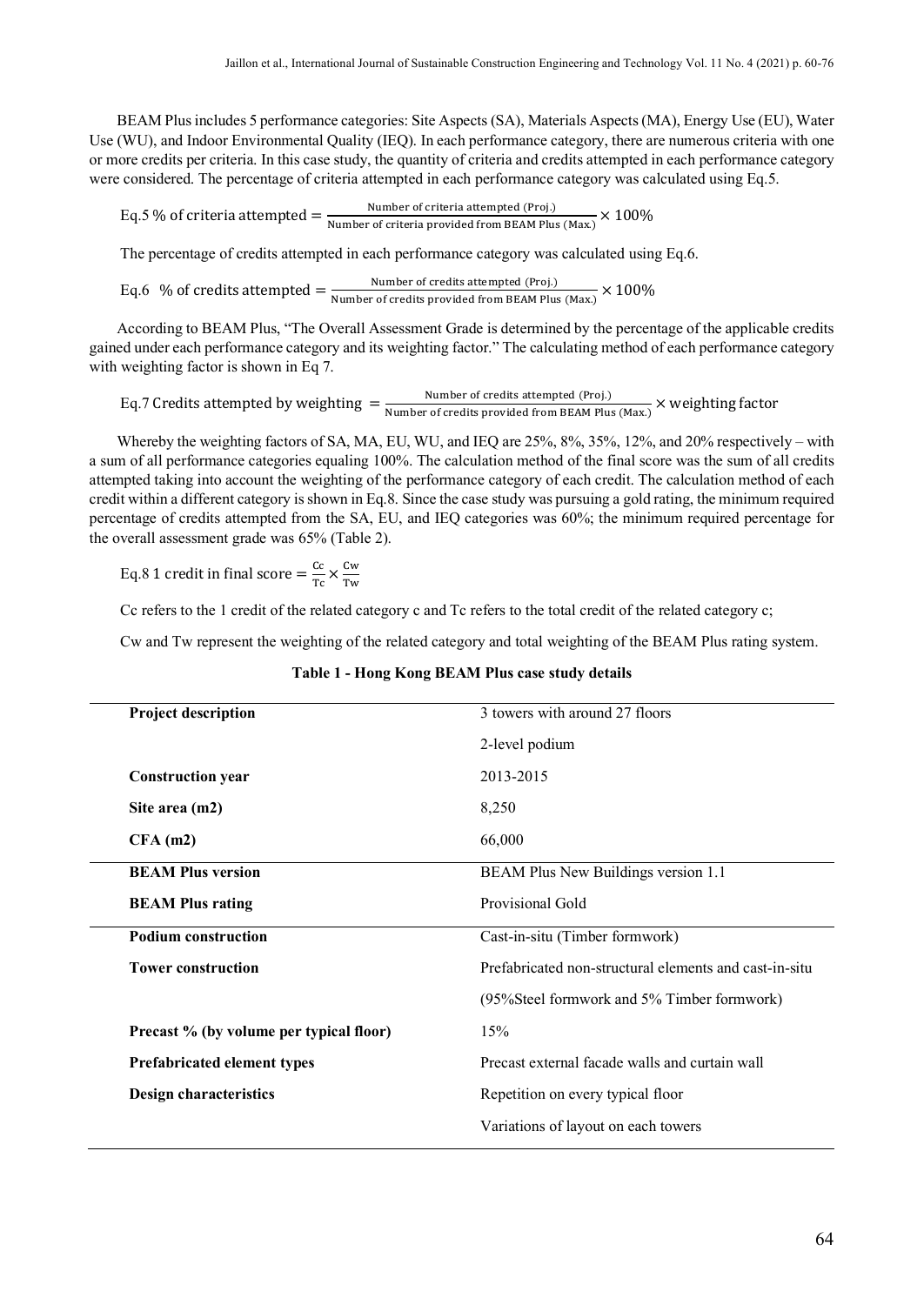| Category                                                       | SА   | MA                       | EU   | WU                       | IEO  | <b>Overall</b> |
|----------------------------------------------------------------|------|--------------------------|------|--------------------------|------|----------------|
| Gold rating by % of available credits per<br>category achieved | 60%  | $\overline{\phantom{a}}$ | 60%  | $\overline{\phantom{a}}$ | 60%  | $65\% \#$      |
| <b>Weighting factor (Sw)</b>                                   | 25%  | 8%                       | 35%  | 12%                      | 20%  | $100\%$        |
| Credit value in final score $(Eq.9)^*$                         | 1.14 | 0.36                     | 0.83 | 1.33                     | 0.63 |                |

#### **Table 2 - BEAM Plus Gold rating minimum requirement % of available credits achieved in each performance category and weighting factor of each performance category**

\*calculation without bonus credits

 $#$  after weighting

#### **3. Results and Discussion**

#### **3.1 Review of BEAM Plus Green Building Rating Tool**

BEAM Plus recognizes waste as a sub-topic. BEAM Plus has five performance categories (Table 3), the fewest categories of all the tools, but consistent with those commonly found among other rating tools (e.g. Water use, Materials Use, Energy Use, Indoor Environmental Quality, and Innovation). Unlike the other systems, BEAM Plus does not address the Integrative Development process. Other categories, varyingly among the assessed rating tools, include: Transportation, Pollution, and Sustainable Site.

#### **Table 3 - Weighting and scoring of the assessment scope, and ranking of waste criteria (relative significance)**

| <b>Categories</b>                  | <b>Credits</b> | Weight | <b>CWM</b>                 |
|------------------------------------|----------------|--------|----------------------------|
| <b>Energy</b>                      | 44             | 35%    |                            |
| <b>Site Aspects</b>                | 25             | 25%    |                            |
| <b>IEQ</b>                         | 35             | 20%    |                            |
| <b>Water Use</b>                   | 10             | 12%    |                            |
| <b>Materials</b><br><b>Aspects</b> | 23             | 8%     | {Materials 2.18%<br>$^{+}$ |
|                                    |                |        | CWM 5.82%                  |
| <b>Innovation</b>                  | 6              |        |                            |
| <b>Total</b>                       | 137            | 100%   |                            |

\*BEAM Plus – innovation: not included in the weight, hence the credits are excluded in total credits.

## **3.1.1 Assessment of Construction Waste Relevant Criteria**

The RSI of each waste-related criterion, among the rating systems above, is shown in Table 3. BEAM Plus scores 5.82%, indicating that waste issues, within BEAM Plus, are considered relatively less important within the scope of green building design and construction. The CWM related criteria of BEAM Plus was further explored using the principles of Reduce, Reuse, Recycle, and Dispose.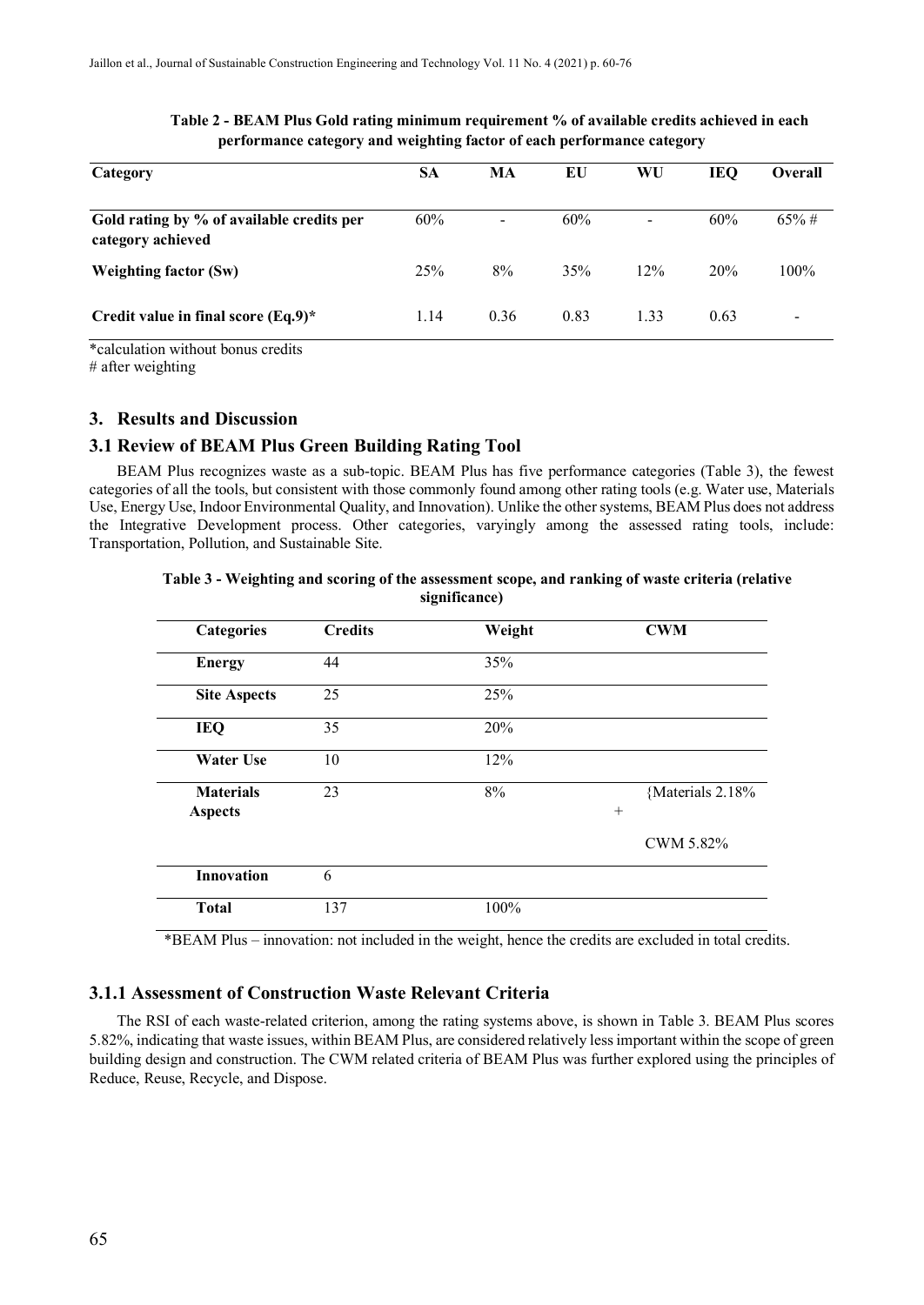|                  | Waste-related criteria                                         | <b>Credits</b> | Reduce         | <b>Reuse</b>   | Recycle        | <b>Disposal</b> |
|------------------|----------------------------------------------------------------|----------------|----------------|----------------|----------------|-----------------|
| MAP <sub>1</sub> | <b>Timber used for</b><br>temporary work                       | Required       | Yes            |                |                |                 |
| <b>MAP3</b>      | <b>Construction/Demolition</b><br><b>Waste Management Plan</b> | Required       |                | Yes            | Yes            | Yes             |
| MA <sub>1</sub>  | <b>Building Reuse</b>                                          | $\overline{2}$ |                | $\overline{2}$ |                |                 |
| <b>MA2</b>       | <b>Modular And</b><br><b>Standardized Design</b>               | 1              | $\mathbf{1}$   |                |                |                 |
| MA <sub>3</sub>  | Prefabrication                                                 | 2              | $\overline{2}$ |                |                |                 |
| <b>MA4</b>       | <b>Adaptability and</b><br>Deconstruction                      | 3              | 3              |                |                |                 |
| <b>MA6</b>       | <b>Sustainable forest product</b>                              | 1              |                |                | $\mathbf{1}$   |                 |
| <b>MA7</b>       | <b>Recycled Materials</b>                                      | 3              |                |                | 3              |                 |
| <b>MA10</b>      | <b>Demolition waste</b><br>reduction                           | $\overline{c}$ |                |                | $\overline{2}$ |                 |
| <b>MA11</b>      | <b>Construction waste</b><br>reduction                         | $\overline{2}$ |                |                | $\overline{2}$ |                 |
|                  | <b>Total Credits</b>                                           | 16             | 6              | $\overline{2}$ | 8              | $\mathbf{0}$    |
|                  | <b>Total RSI</b>                                               | 5.82%          | 2.18%          | 0.73%          | 2.91%          | $0.00\%$        |

#### **Table 4 - Construction waste management related criteria**

Notes: Wst: Waste, Mat: Material, Opt: Operational

The waste Reduction principle is the most desirable strategy in the waste hierarchy. Avoiding material waste from temporary works or over-design is possible when considered early during the project conception stage (Ferguson et al., 1995). BEAM Plus criteria include the reduction of material loss during construction - encouraging the use of readymixed mortar and concrete. BEAM Plus addresses waste reduction in temporary works with sustainably sourced timber criteria as well as encouraging formwork reuse as much as possible. BEAM Plus places the least focus on the Reduction principle; Wu et.al (2016) suggested that this method to control waste, for new residential green buildings, exists to motivate stakeholders to carry out waste reduction activities.

#### **3.1.2 Criteria Related to Reuse**

Reuse of existing building structures, components, or materials can lower the volume of waste entering the waste stream. BEAM Plus, considers building structure reuse, awarding two credits for excluding interior elements such as windows, doors, and other assemblies. Statistics show that 0% of assessed BEAM Plus platinum projects attempted the Building Reuse criteria (Ng, 2014). Poon and Jaillon (2002) suggested that building reuse might not be suitable for Hong Kong due to its limited space and high land prices, except in the case of historical preservation projects. Building reuse credits are not favorable in Hong Kong because redevelopment projects often gain a much greater plot ratio with new construction than with the strategy of building reuse. design for future deconstruction. Future deconstruction is a design phase consideration that provides opportunities for building components to be reused in the future. Because building material salvage relies on on-site sorting, designing for future deconstruction is perhaps a better solution to facilitate the Reuse principle. Waste sorting in CWM is a prerequisite in most rating tools including BEAM Plus. As prerequisites, which are compulsory for all projects, no credits are given for waste sorting and therefore are not reflected in the RSI.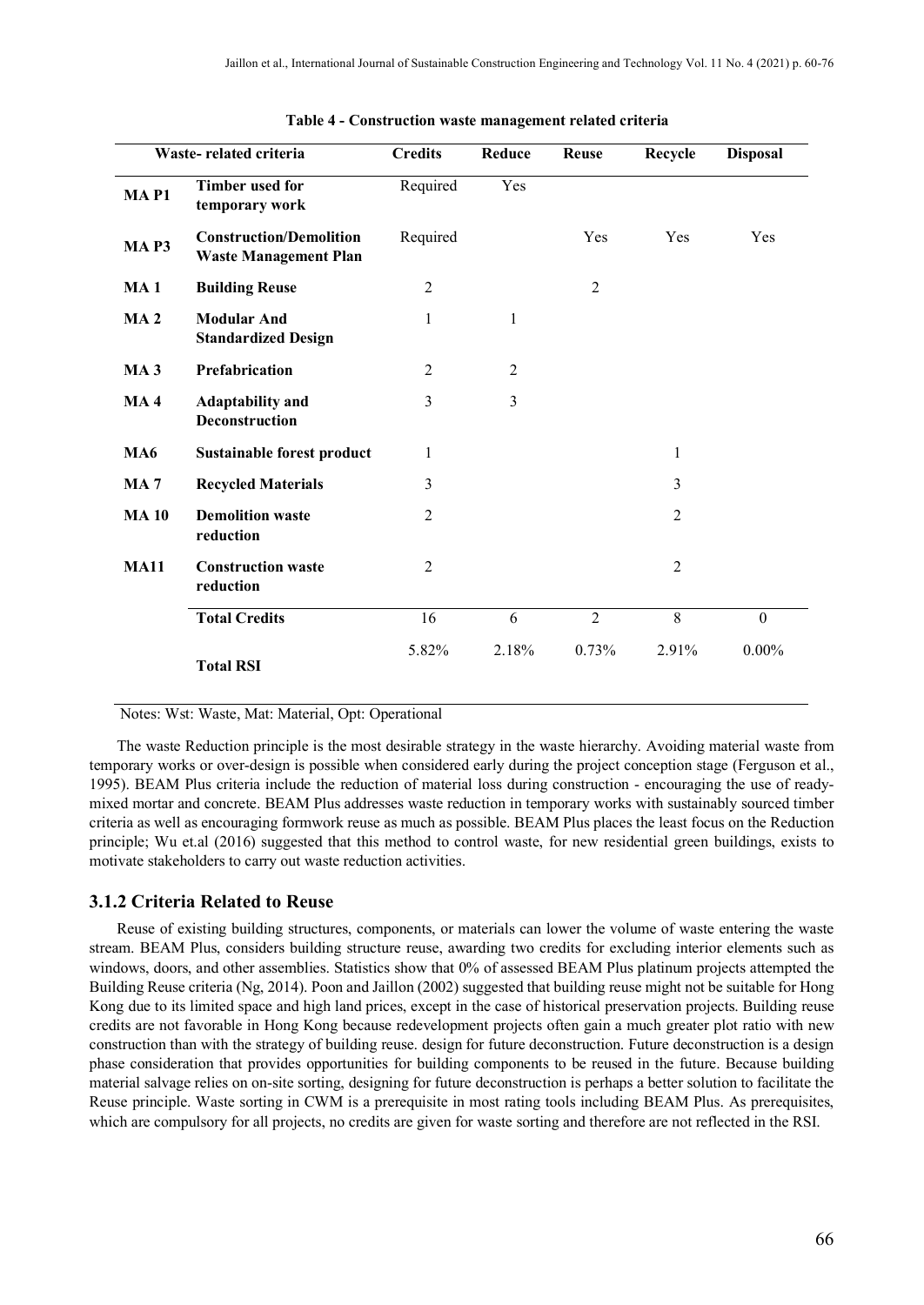#### **3.1.3 Criteria Related to Recycle**

Salvaging materials and structures for reuse and recycling is another aspect of waste minimization. Recycling is the principle that is adopted the least among the 3Rs In BEAM Plus, the minimum requirement for using recycled material is 10% by mass, volume, or cost. BEAM Plus specifies a minimum recycling rate of 30% and 60%. According to statistics from the Ng study (2014), the attempts at both recycled material and recycling rate credits in BEAM Plus platinum projects are very low.

#### **3.1.4 Criteria Related to Disposal**

Disposal is the least desirable principle and ranked at the bottom of the waste hierarchy model. Waste disposal: BEAM Plus prerequisite (MA3) requires on-site sorting of construction demolition waste (CDW) which must comply with certain public works guidelines.

#### **3.2 Hong Kong BEAM Plus Case Study**

A recently completed private residential development was selected as a case study (Table 1). In the case study, the following topics were assessed and discussed: (1) types of credits attempted under the Materials Aspects (MA) category of BEAM Plus; (2) measurable impact of the attempted MA credits on waste reduction; (3) achievability of MA credits.

#### **3.2.1. Types of Credits Attempted Under MA**

In this case study, the number and percentage of criteria attempted, within each performance category, were assessed. The category with the most attempted criteria is Site Aspects (SA), while the category with the least number of attempted criteria is MA with percentages of 87% and 64% respectively (Table 5). Among the remaining performance categories, percentages of attempted criteria are as follows: Energy Use (EU) (69%), Water Use (WU) (67%) and Indoor Environmental Quality (IEQ) (65%). The number of attempted credits (distinct from criteria) within each performance category was also assessed in this project. In this case study, EU is the category with the greatest number of attempted credits (93%), followed by SA (82%), IEQ (78%), and WU (67%). MA has the least number of attempted credits (41%). These findings are similar to the study by Ng (2013), which examined 12 Platinum projects (including 2 residential projects). In the BEAM Plus rating system, a project pursuing a gold rating must achieve 60% of the credits within the categories SA, EU and IEQ. However there are no minimum requirements for MA and WU. In addition, each performance category has its own weighting factor. After applying the weighting factors to the attempted credits of the case study, the value of attempted credits is as follows: SA 20%, MA 3%, EU 33%, WU 8% and IEQ 16% (Table 5). The weighting factors applied to the credits within each performance category (RSI using Eq.2) result in the following values per credit SA 1.14, MA 0.36, EU 0.83, WU 1.33, and IEQ 0.63 (Table 3). Thus,1 MA credit achieved has a value of only 0.36 of a credit gained in the final score.

The findings revealed that although the project attempted a similar percentage of criteria within MA, EU, WU, and IEQ, the MA credits attempted have a relatively lower value. However, the fact that there is no minimum threshold for MA may have contributed to the low number of criteria attempted. Although SA and MA both have a maximum number of 22 credits, the SA credits are worth 25% of the total, while the MA credits are worth 8%.

The attempted MA credits addressing (1) pollutants arising from manufacturing and transportation; and (2) waste generation and recycling were further examined. The criteria attempted: MA2 (Modular and standardized design), MA4 Adaptability and deconstruction, MA6 Sustainable forest products, MA7 Recycled materials, MA8 Ozone depleting substances, MA9 Regionally manufactured materials, and MA 11 Construction waste reduction (Table 6). According to the study by Ng (2013), the 3 most frequently attempted credits are MA8a, MA8b, and MA9. These credits were also attempted in this case study. MA8 and MA9 are related to reducing carbon emissions and ozone depletion. In addition, in the Ng study (2013), MA1a, MA1b, and MA5 were not attempted in all 12 platinum cases, and they were also not attempted in this case study (Table 6). MA1 is a criterion to encourage the reuse of existing building sub-structures or shells, and is the only criterion that addresses the Reuse principle. To reduce the extraction of natural resources, MA5 encourages the use of rapidly renewable materials. This reflects that the most frequently used MA credits are mainly related to pollution control. Although BEAM Plus has criteria related to waste, applicants have not frequently attempted those credits.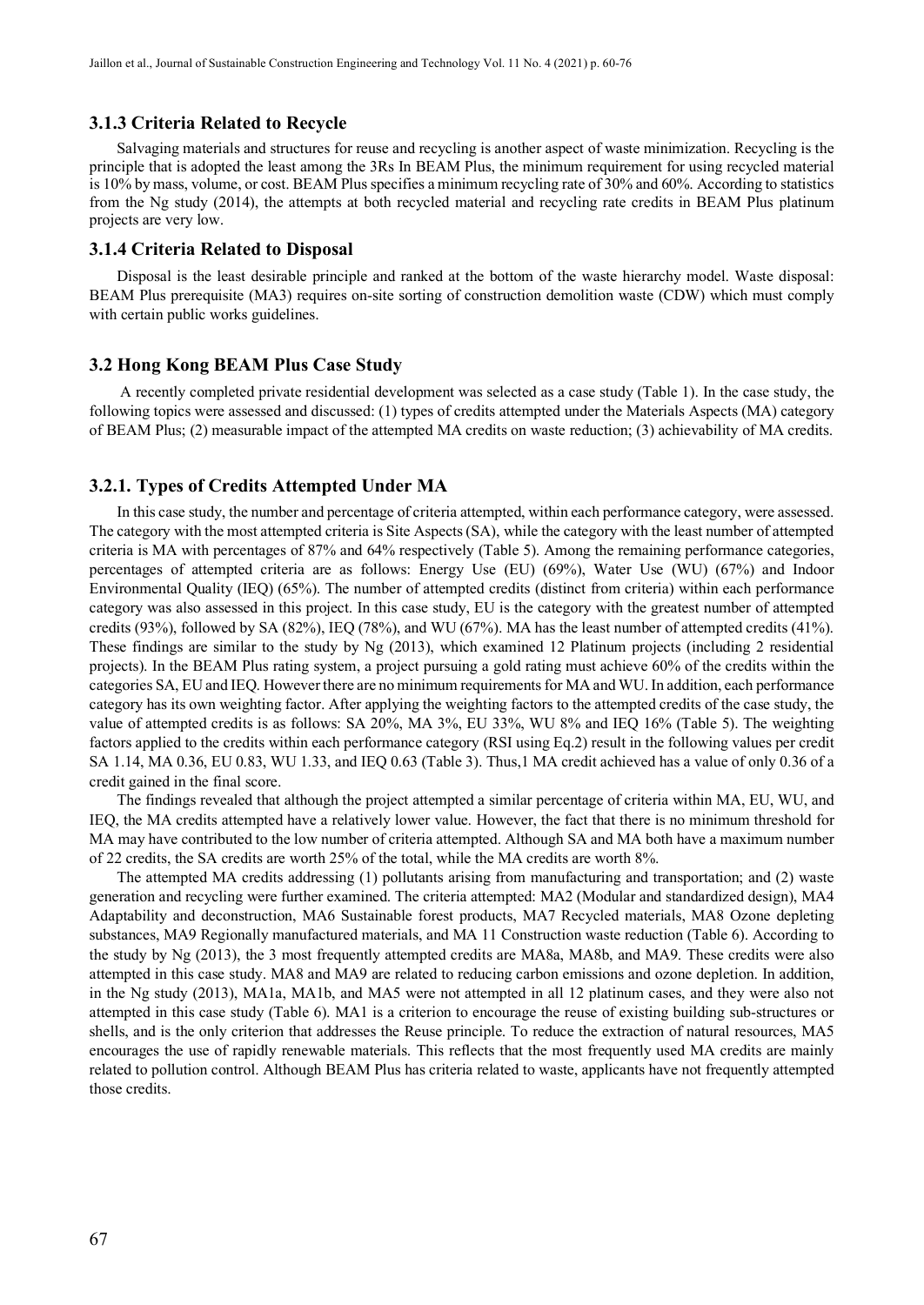| Category                                                                          |      | <b>SA</b> |                     |      | <b>MA</b>   |                     |      | EU         |                     |      | WU             |                     |      | <b>IEQ</b>    |                     |      | Overall     |                     |
|-----------------------------------------------------------------------------------|------|-----------|---------------------|------|-------------|---------------------|------|------------|---------------------|------|----------------|---------------------|------|---------------|---------------------|------|-------------|---------------------|
|                                                                                   | Max. | Proj.     | $\%$                | Max. | Proj.       | $\%$                | Max. | Proj.      | $\%$                | Max. | Proj.          | $\%$                | Max. | Proj.         | $\%$                | Max. | Proj.       | $\%$                |
| Criteria<br>(Eq.5)                                                                | 15   | 13        | 87<br>$\frac{0}{0}$ | 11   | 7           | 64<br>$\frac{0}{0}$ | 13   | 9          | 69<br>$\frac{0}{0}$ | 6    | $\overline{4}$ | 67<br>$\frac{0}{0}$ | 23   | 15            | 65<br>$\frac{0}{0}$ | 42   | 68          | 71<br>$\frac{0}{0}$ |
| <b>Credits</b><br>(Eq.6)                                                          | 22   | 18        | 82<br>$\frac{0}{0}$ | 22   | 9           | 41<br>$\frac{0}{0}$ | 42   | 39         | 93<br>$\frac{0}{0}$ | 9    | 6              | 67<br>$\frac{0}{0}$ | 32   | 25            | 78<br>$\frac{0}{0}$ | 95   | 72          | ${\bf N}$<br>A      |
| <b>Credits</b><br>attempted<br>by<br>weighting<br>(weighting<br>factor)<br>(Eq.7) |      | 20% (25%) |                     |      | $3\%$ (/8%) |                     |      | 33% (/35%) |                     |      | $8\%$ (/12%)   |                     |      | $16\%$ (/20%) |                     |      | 80% (/100%) |                     |

**Table 5 - BEAM Plus maximum criteria and credits, and Project attempted criteria and credits**

## **Table 6 - Details of credits attempted in the Material Aspects category of BEAM Plus**

| Criteria    |                                                      | <b>Credit Requirement</b>                                                                                                                                                                                                 | <b>Credits</b> | <b>Attempted</b> | <b>Ranking of</b><br>frequently<br>used<br>credits in<br>Ng (2013) |
|-------------|------------------------------------------------------|---------------------------------------------------------------------------------------------------------------------------------------------------------------------------------------------------------------------------|----------------|------------------|--------------------------------------------------------------------|
| MAP1        | <b>Timber used for</b><br>temporary works            | Virgin forest products are not used for<br>temporary works during construction.                                                                                                                                           | Y              | Required         |                                                                    |
| MAP2        | Use of non-cfc<br>based refrigerants                 | Using no chlorofluorocarbon (CFC)-based<br>refrigerants in HVAC&R systems.                                                                                                                                                | Y              | Required         |                                                                    |
| MAP3        | Construction/<br>demolition waste<br>management plan | Implementation of a waste management system<br>that provides for the sorting, recycling and<br>proper disposal of construction/demolition<br>materials.                                                                   | Y              | Required         |                                                                    |
| MAP4        | Waste recycle<br>facilities                          | Provision of facilities for the collection,<br>sorting, storage and disposal of waste and<br>recovered materials.                                                                                                         | Y              | Required         |                                                                    |
| MA1a        | <b>Building reuse</b>                                | 1 credit for the reuse of 30% or more of<br>existing sub-structure or shell. 2 credits for the<br>reuse of 60% or more of existing sub-structure<br>or shell.                                                             | $\mathfrak{D}$ |                  | $16*$                                                              |
| <b>MA1b</b> |                                                      | 1 additional BONUS credit for use of 90% or<br>more of existing sub-structure or shell.                                                                                                                                   | 1B             |                  | $17*$                                                              |
| MA2         | <b>Modular</b> and<br>standardized<br>design         | 1 credit for demonstrating the application of<br>modular and standardized design. +                                                                                                                                       | $\mathbf{1}$   | 1                | 9                                                                  |
| MA3         | Prefabrication                                       | 1 credit when the manufacture of 20% of listed<br>prefabricated building elements has been off-<br>$site. +$<br>2 credits where the manufacture of 40% of<br>listed prefabricated building elements has been<br>off-site. | $\mathfrak{D}$ |                  | 13                                                                 |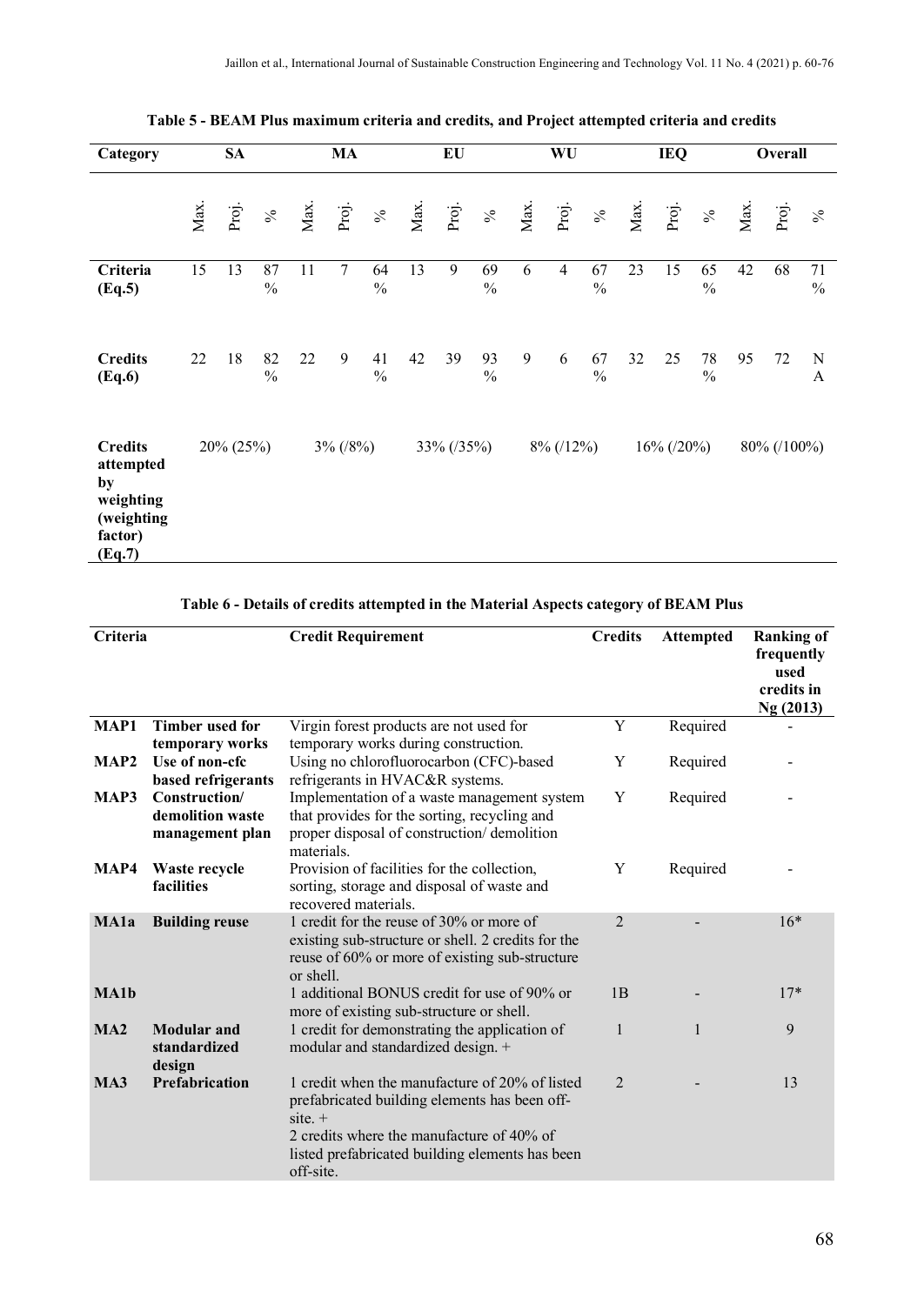| MA4a             | <b>Adaptability and</b><br>deconstruction      | 1 credit for designs providing spatial flexibility<br>that can adapt spaces for different uses, and<br>allows for expansion to permit additional<br>spatial requirements to be 1 accommodated.                                                                                                                                                      | $\mathbf{1}$   |              | 6              |
|------------------|------------------------------------------------|-----------------------------------------------------------------------------------------------------------------------------------------------------------------------------------------------------------------------------------------------------------------------------------------------------------------------------------------------------|----------------|--------------|----------------|
| MA4b             |                                                | 1 credit for flexible design of services that can<br>adapt to changes of layout and use.                                                                                                                                                                                                                                                            | 1              |              | 7              |
| MA4c             |                                                | 1 credit for designs providing flexibility<br>through the choice of building structural system<br>that allows for change in future use, and which<br>is coordinated with interior planning modules.                                                                                                                                                 | $\mathbf{1}$   | $\mathbf{1}$ | 5              |
| MA <sub>5</sub>  | <b>Rapidly renewable</b><br>materials          | 1 credit for demonstrating 2.5% of all building<br>materials/products used in the project is rapidly<br>renewable materials. +<br>2 credits where 5% of all building<br>materials/products used in the project is rapidly<br>renewable materials.                                                                                                   | $\overline{2}$ |              | $15*$          |
| <b>MA6</b>       | <b>Sustainable forest</b><br>products          | 1 credit for demonstrating at least 50% of all<br>timber and composite timber products used in<br>the project are from sustainable source/recycled<br>timber.                                                                                                                                                                                       | $\mathbf{1}$   | 1            | $\overline{4}$ |
| MA7a             |                                                | Recycled materials 1 credit for use of recycled materials<br>contributing to at least 10% of all materials<br>used in site exterior surfacing work, structures<br>and features.                                                                                                                                                                     | 1              |              | 8              |
| MA7 <sub>b</sub> |                                                | 1 credit where at least 10% of all building<br>materials used for facade and structural<br>components are recycled materials.                                                                                                                                                                                                                       | $\mathbf{1}$   | $\mathbf{1}$ | 11             |
| MA7c             |                                                | 1 credit where at least 10% of all building<br>materials used for interior non-structural<br>components are recycled materials                                                                                                                                                                                                                      | 1              |              | 14             |
| MA8a             | <b>Ozone depleting</b><br>substances           | 1 credit for using refrigerants with a value less<br>than or equal to the threshold of the combined<br>contribution to zone depletion and global<br>warming potentials using the specified<br>equation.                                                                                                                                             | 1              | 1            | 1              |
| MA8b             |                                                | 1 credit for the use of products in the building<br>fabric and services that avoids the use of ozone<br>depleting substances in their manufacture,<br>composition or use.                                                                                                                                                                           | 1              | 1            | 3              |
| MA9              | <b>Regionally</b><br>manufactured<br>materials | 1 credit for use of materials manufactured<br>locally within 800km from the site, which<br>contribute to at least 10% of all building<br>materials used in the project.<br>2 credits for use of materials manufactured<br>locally within 800km from the site, which<br>contribute to at least 20% of all building<br>materials used in the project. | 2              | 2            | 2              |
| <b>MA10</b>      | <b>Demolition waste</b><br>reduction           | 1 credit for demonstrating that at least 30% of<br>demolition waste is recycled.<br>2 credits for demonstrating that at least 60% of<br>demolition waste is recycled.                                                                                                                                                                               | $\overline{2}$ |              | 12             |
| <b>MA11</b>      | reduction                                      | <b>Construction waste</b> 1 credit for demonstrating that at least 30% of<br>construction waste is recycled.<br>2 credits for demonstration that at least 60% of<br>construction waste is recycled. +                                                                                                                                               | $\overline{2}$ | 1            | 10             |
|                  |                                                |                                                                                                                                                                                                                                                                                                                                                     |                |              |                |

\* Credits not attempted in the 12 platinum projects in Ng's study (2013)

+ Credits not commonly achieved in the 12 platinum projects in Ng's study (2013)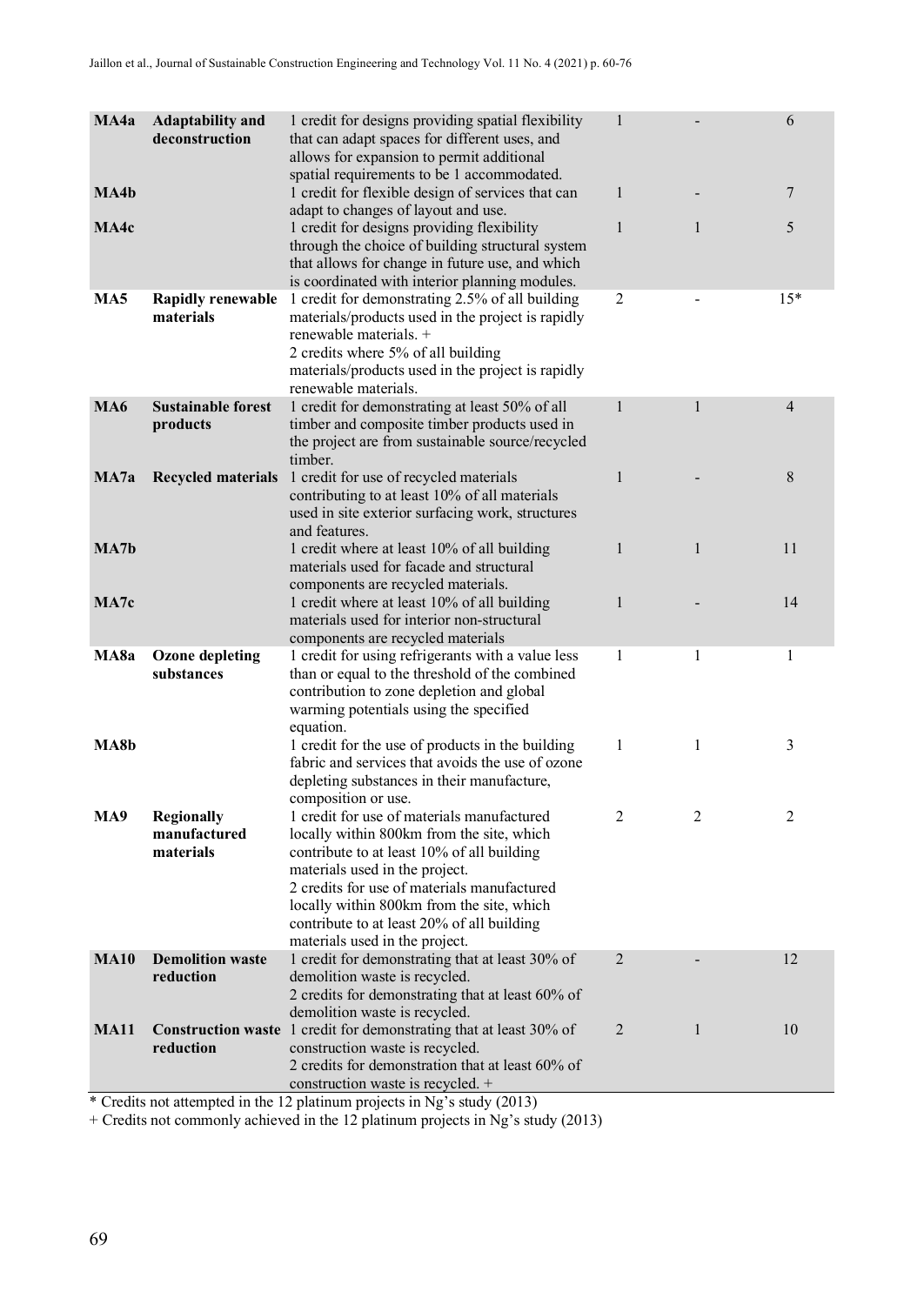#### **3.2.2 Achievability of Attempted MA Credits Addressing Waste**

The case study attempted the following waste criteria addressing the Reduce principle: MA2 Modular and standardized design, MA3 Prefabrication, and MA4 Adaptability and deconstruction. The following waste criteria addressing the Reuse and Recycle principles were also attempted: MA1 Building reuse, MA6 Sustainable forest products, MA7 Recycled materials, MA10 Demolition waste reduction, and MA11 Construction waste reduction (Table 6). In MA, a total of 17 credits relate to waste (including 1 bonus credit from MA1).

In the case study, a total of nine MA credits were achieved – five of which are related to waste: MA2, MA4, MA6, MA7, and MA11 (Table 6). However, there are credits within certain criteria that cannot be achieved. Reasons were explained by the interviewee using waste hierarchy. Waste disposal was not included in the criteria.

#### **3.2.2.1 Waste Reduction**

To achieve the MA2 credit, the project must demonstrate that over 50% of the major elements are designed to be modular and standardized (Table 6). The interviewee explained that since a high-rise residential building is composed of floors that are typical with a large amount of repetition, it is possible to reach the 50% standardisation minimum. MA3 requires 20% or 40% of elements to be prefabricated. For typical residential buildings in Hong Kong, the facades are typically the only main elements that are prefabricated. Prefabrication or mass production is neither efficient nor common at the podium level. As shown in the drawings and data collected, the precast façades on typical floors comprise 15% (by volume) of the concrete built on a typical floor. According to the interviewee, 20% and 40% prefabrication calculated by weight or by volume is difficult to achieve. Moreover, there are reportedly numerous hindrances in using prefabrication; for example: need for frequent specification changes, lack of incentives, high overall cost, and lack of skilled labour (Jaillon et al., 2009) – which all contribute to the low adoption of prefabrication. As a result, it is difficult to meet MA3 prefabrication requirements. Credit MA4c, addressing structural adaptability, was also attempted (Table 6). This credit requires that 50% or more of the building's structural system is flexible enough to allow future changes of use and changes in interior planning modules. However, based on the explanation from the interviewee, MA4a spatial adaptability, and MA4b flexible engineering services require more space in order to provide the flexibility and multi-functional characteristics required. For a typical Hong Kong residential high-rise, real estate values require a tight fit and maximization. A loose fit design is a luxury not common in today's residential high-rise developments.

#### **3.2.2.2 Waste Reuse**

MA1 Building Reuse is a criterion encouraging the reuse of a building's existing sub-structure or shell. The interviewee explained that high-rise residential projects on previously developed land often involve an existing building structure that might not meet new design standards or developer demands (e.g. more units, or more gross floor area). For construction in new towns, vacant sites are common with no opportunities for existing building reuse. Thus, the interviewee claimed that building reuse was a decision made by the developer or architect.

#### **3.2.2.3 Waste Recycled**

MA6 Sustainable Forest Products is a credit that encourages using recycled timber to reduce demolition waste, or using timber from sustainable sources to protect forest ecology. Regarding achievability, the interviewee explained that there is a large amount of construction projects required to use sustainable timber and recycled timber. It is commonly found in the industry and thus, MA6 is considered achievable.

MA7 Recycled Materials includes credits that require 10% use of recycled materials: (1) outside surface works and structures, (2) building structure; and (3) interior components. Incorporating recycled content, as specified in BEAM Plus, is not typically considered in Hong Kong high-rise residential developments. Glass and steel comprise a large portion of materials used, and the fact that the recycled content criteria of BEAM Plus does not include these materials increases the difficulty to achieve this criteria. The interviewee mentioned that the manufacturers control the content of concrete, thus the contractor has little control over the recycled content of concrete mix. BEAM Plus specifies the method and units of measurement for calculating recycled content: (mass or volume) per dollar. The interviewee reflected that there is difficulty in calculating recycled materials because different materials are measured in different units (e.g. mass, volume, area). There is considerable effort in reconciling the units of all materials used into a common unit. In addition, if recycled content is calculated by cost, including the contractor's profit margin decreases the score, and excluding the margin impacts the contractor undesirably. In this case study, MA7b (which requires a minimum of 10% recycled content of materials used for façade and structural components) was attempted. According to Ng's study (2014), 65% of platinum projects (23 projects; 35% residential projects) were able to achieve the credit by using exterior paving works. Ng's study also indicated that more than 70% of projects used paving blocks and plastic timber made from recycled materials. MA7a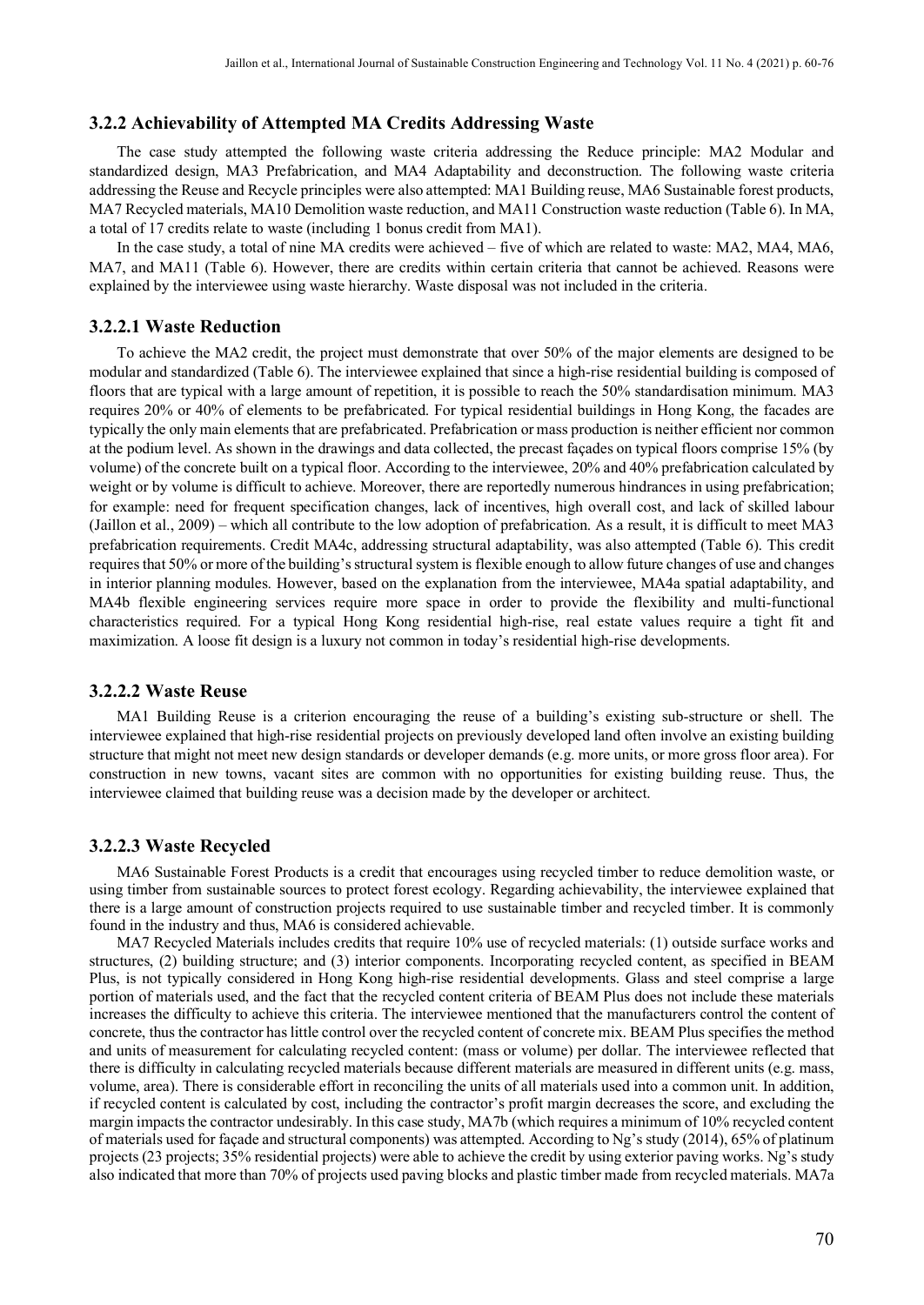and b are ranked 8 and 11 respectively (see Table 6 showing ranking of frequently used credits of projects from Ng's study (2013)). While MA7 credits are possible to achieve, they may not be attempted often due to the cost and time required to track and record the data.

MA10 Demolition Waste Reduction requires 30% or 60% of demolition waste to be recycled. MA10 was not considered because the site was vacant. However, in Ng's study (2014), more than 90% of projects recycled demolition waste. The Hong Kong Housing Authority's Green Construction (Housing Authority, 2016) efforts include encouraging Selective Demolition to increase the recycling rate of reusable materials. Selective Demolition involves removal and separation of recyclable materials on site prior to demolition. This process alters the typical construction demolition sequence. Credits awarded for demolition waste reduction are achievable if the site has an existing building.

MA11 Construction Waste Reduction requires that more than 30% or 60% of construction waste is recycled. As reported by the interviewee, it is hard to achieve 2 credits (60% construction waste recycled), due to (1) limited space on site for waste sorting and (2) few recycling companies; recycling waste has very low value and thus is not common.

#### **3.2.3 Effectiveness of Attempted MA Credits to Reduce Waste**

The case study project attempted the following five MA waste-related credits:

(1) MA2 Modular and Standardized Design: over 50% of building elements were designed as modular and standardised components – to minimise construction cut-off waste.

(2) MA4c Adaptability and Deconstruction: 50% or more of the structural design was designed for flexibility in future use – to reduce demolition waste from future changes.

(3) MA6 Sustainable Forest Products: 50% or more of timber and composite timber products were obtained from sustainable sources or recycled timber – to help reduce resource extraction and protect forest ecology.

(4) MA7b Recycled Materials: 10% or more of the building materials used in the façade and structural components were recycled materials – to encourage waste to be recycled and indirectly reduce waste disposal.

(5) MA11 Construction Waste Reduction: approximately 35% of construction waste was recycled – to help reduce disposal of construction waste.

According to the data collected, the waste generated from this project was  $0.21$  ton/m<sup>2</sup> (all construction waste generated per constructed floor area (CFA)). Data from Jaillon et al. (2009), showed that the quantity of waste generated per CFA for high-rise residential buildings in the private sector was  $0.23 \text{ ton/m}^2$  when using prefabrication techniques, and 0.30 ton/ $m<sup>2</sup>$  when using conventional techniques (Table 7). In comparison, this project's construction waste was 8.7% lower than projects from Jaillon et al., using prefabrication techniques, and 30% lower than projects from Jaillon et al. (2009), using conventional techniques. According to data collected from the interviewee, recycled waste is mainly: steel (95.5%), and paper/cardboard packaging (4.4%). Steel formwork is reused on typical floors; while timber formwork is reused only two to three times.

MA P1, avoiding the use of virgin timber for temporary works, MA P3 providing a construction/demolition waste management plan, and MA P4 providing waste recycling facilities are all related to waste and were also attempted in the case study project as they are BEAM Plus prerequisites. MA P1 is a requirement similar to MA6 whereby they both encourage contractors to use timber from well-managed sources or use recycled timber – to indirectly reduce waste disposal to landfill. MA P3 requires a planning proposal for managing waste – written by the contractor, which is the only strategy related to disposal in BEAM Plus as mentioned in the previous finding. It is a criterion to encourage sorting, recycling and disposal of construction waste in best practice construction waste management (CWM). However, according to the description from the interviewee, CWM was difficult as the vacant site was very limited in space, the vehicle path and storage area for materials left little room for waste sorting. Moreover, there may not have been recycling companies to collect the waste due to; (1) low profit for recycling certain materials, for example paper and plastic, and; (2) company size which may not have been able to collect huge amounts of waste and; (3) the high risk to collect large amounts of waste: lack of a recycling industry, and the possibility that recycled waste would become real trash if no one was willing to purchase it.

The ability to quantify the effectiveness of construction waste criteria is difficult because: there are constraints in proper waste sorting and recycling, there is a low percentage of adopting prefabrication on typical repetitive floors, and the impact of some credits (MA4c design for structural flexibility for future changes, MA6 use of timber that is recycled or from sustainable sources, and MA7b use of recycled materials for the façade and structural components) is not reflected immediately within the construction and demolition stages. In addition, the reduction of construction waste might due to the increase of using metal formwork. According to the Poon et al. study (2004), timber formwork was the main contributor to waste generation; and replacing timber formwork with metal formwork could reduce this waste. Moreover, curtain walls, used in this project, were not used in the case studies in the Jaillon et al. study (2009); this may also affect the quantity of waste generated. In 2006, the Construction Waste Disposal Charging Scheme was implemented in Hong Kong to impose charges on construction and demolition waste disposal to landfill. It would be one of the reasons of reducing the waste quality compared with previous projects. However, according to the study from Yu et al. (2013), it had little impact on reducing waste. Taking into account the scenarios above, applying BEAM Plus criteria, did not significantly reduce waste.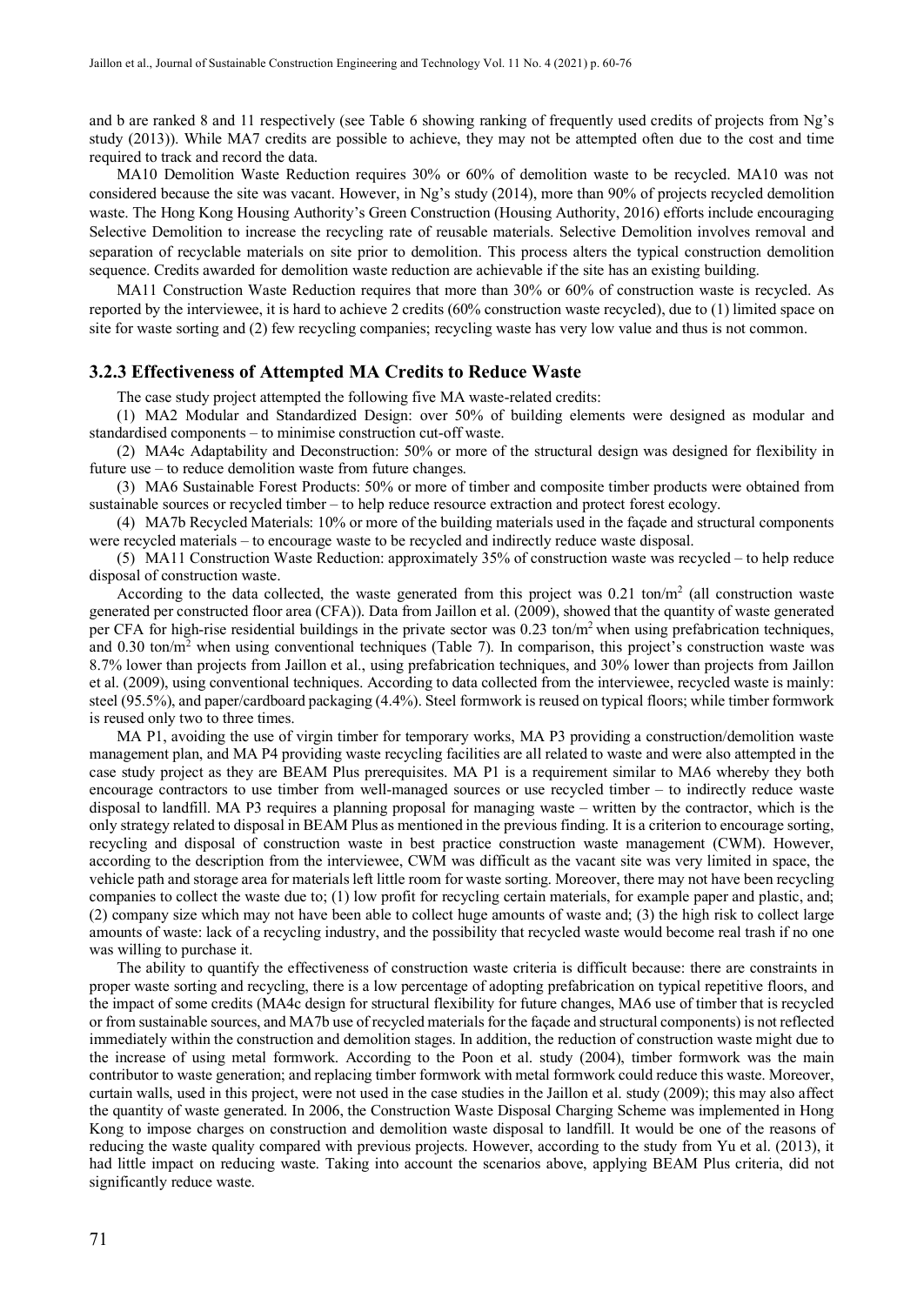|                                                    | Case study     | 4 Projects using<br>prefabrication<br>techniques (Jaillon, Poon<br>and Chiang, 2009) | 4 Projects using<br>conventional techniques<br>(Jaillon, Poon and<br><b>Chiang, 2009)</b> |
|----------------------------------------------------|----------------|--------------------------------------------------------------------------------------|-------------------------------------------------------------------------------------------|
| <b>Completion year</b>                             | 2015           | 2003-2004                                                                            | 2002-2003                                                                                 |
| <b>Building technologies</b>                       |                |                                                                                      |                                                                                           |
| Metal formworks (%)                                | $90\%$         | 72%                                                                                  | $0\%$                                                                                     |
| Timber formworks (%)                               | 10%            | 28%                                                                                  | $100\%$                                                                                   |
| <b>Prefabricated elements</b>                      | Precast façade | Precast façade                                                                       | NA                                                                                        |
|                                                    | Curtain Wall   | Precast stairs                                                                       |                                                                                           |
|                                                    |                | *Semi-precast slab                                                                   |                                                                                           |
|                                                    |                | *Lost form panel                                                                     |                                                                                           |
|                                                    |                | (permanent formwork)                                                                 |                                                                                           |
|                                                    |                | *Semi-precast balcony                                                                |                                                                                           |
| <b>Waste quantity/CFA</b><br>(ton/m <sup>2</sup> ) | 0.21           | 0.23                                                                                 | 0.30                                                                                      |
| <b>Waste reduction level</b><br>$(\%)$             | $-30\%$        | $-23%$                                                                               | 100%                                                                                      |

#### **Table 7 - Comparison of this case study and other residential projects studied from Jaillon, Poon and Chiang (2009)**

\*prefabricated elements used in some of the projects

#### **3.3 Lessons for Hong Kong**

In BEAM Plus, there are no minimum thresholds in the MA performance category. Hong Kong regulations promote the adoption of BEAM Plus by incentivising the developer with GFA concessions – a financial gain. Lau (2013) discussed BEAM Plus weaknesses including the low number of prerequisites for registered projects, and the unbalanced scorecards (no thresholds for either the materials or water categories). Regarding CWM, Lau (2013) also suggested that BEAM Plus Materials Aspects encourage the adoption of recyclable materials and promote the reuse of temporary site elements as permanent building elements.

#### **4. Conclusion**

In Hong Kong, the landfill shortage crisis has created a significant construction waste issue. In this paper, a comparison of five selected green building rating tools was conducted to investigate CWM criteria, together with a Hong Kong BEAM Plus case study project.

BEAM Plus concerns least on this, which is contradictory to the actual situation in Hong Kong, where construction waste is an urgent issue. In terms of the 3R principles, the comparison told that Hong Kong lacks concerns on the principle of Reduction and Reuse. The results are further examined with a Hong Kong based case.

The case study analysis reflects that:

(1) The reasons BEAM Plus MA credits are not commonly attempted are not only due to the lack of a minimum threshold, but also due to a low weighting. The weighting of MA credits is extremely low when compared to the weighting of other performance categories. The MA category has an 8% value; 1 MA credit achieved is worth only 0.36 of a credit in the Overall Assessment Grade.

(2) Some of the credits are difficult to achieve: MA 1 Building Reuse is limited as incorporating existing building structures is less desirable and more complicated for most developers, or if the site is vacant; MA 3 Prefabrication requires a percentage of prefabrication that is higher than typical high-rise residential projects in Hong Kong and; MA 11 Recycling Construction Waste is a challenge due to limited sorting space on small sites and lack of recycling companies to receive sorted waste.

(3) In this case study, waste generated per CFA was  $0.21$  (ton/m<sup>2</sup>), which is an  $8\%$  reduction compared to projects using prefabrication in 2003-2004, and a 30% reduction compared to conventional projects. This is partly due to MA2 Modular and standardized design and MA11 Recycling construction waste, which are both directly related to construction waste reduction. In addition to applying BEAM Plus criteria, the increased use of metal formwork, increased use of curtain walls, and levying waste charges in 2006, all contributed to waste reduction. Although 8 out of 11 MA criteria are waste-related, the MA performance category shows a limited effectiveness on waste reduction.

(4) In conclusion, MA criteria are not commonly attempted due to low weighting, lack of required minimum thresholds, and difficulty of achieving credits. Considering the importance of addressing the waste generation problem,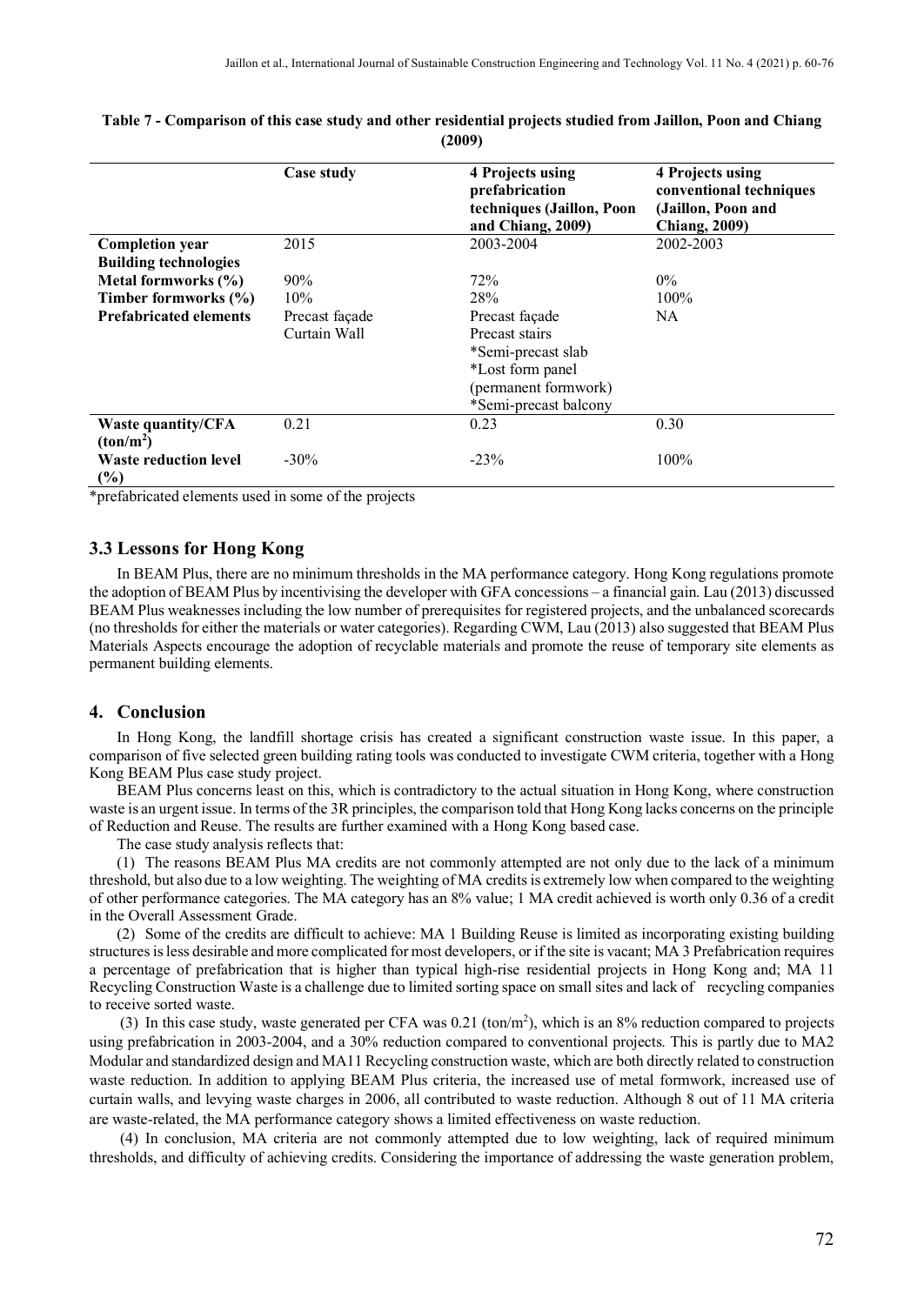adjusting the weighting factor of MA criteria is recommended. While reducing waste is an MA objective, the current achievability and effectiveness of waste-related credits is low.

#### **5. Recommendations**

Insights gained, from other rating tools, regarding the Reduction, Reuse and Recycle principles, include: proposing a waste reduction rate (recycling or waste diversion) to be maintained from design through the construction process; and encouraging design for future reuse of building structures and components.

In future research, the effectiveness of BEAM Plus to reduce construction waste can be further studied through survey and interviews. Moreover, it is necessary to revisit the impact, achievability, and weight of each waste-related credit to improve effectiveness of waste reduction efforts. This paper, through assessment and comparison, has highlighted the differences in CWM practices between BEAM Plus and four other selected green building rating tools. This study can hopefully contribute to the future improvement of waste reduction strategies of BEAM Plus with the goal of reducing pressure on Hong Kong landfill sites and creating a more sustainable city.

Furthermore, the experience and lessons for Hong Kong could also become indications and basis for the environmental rating tools from other countries. Further examination and assessment of them could be done upon their requests. Besides, future research could study the construction efficiency and effectiveness upon the CWM significance studied here.

#### **Acknowledgement**

The authors would like to thanks those who have supported and made this research possible.

#### **References**

Abu Dhabi Urban Planning Council. (2010). *The Pearl Rating System for Estidama Emirate of Abu Dhabi* [online].<br>Available from: https://www.upc.gov.ae/-/media/files/estidama/docs/pbrs-version-10.ashx?la=arfrom: [https://www.upc.gov.ae/-/media/files/estidama/docs/pbrs-version-10.ashx?la=ar](https://www.upc.gov.ae/-/media/files/estidama/docs/pbrs-version-10.ashx?la=ar-ae&hash=58A67F549081968086D016E8D3757366BF29B10F)[ae&hash=58A67F549081968086D016E8D3757366BF29B10F](https://www.upc.gov.ae/-/media/files/estidama/docs/pbrs-version-10.ashx?la=ar-ae&hash=58A67F549081968086D016E8D3757366BF29B10F) [Accessed 10 March 2020]

Bossink, B.A.G. and Broouwers, H.J.H. (1996). Construction waste: quantification and source evaluation. *Journal of Construction Engineering and Management*, **122**(1), 55–60

Building Research Establishment Ltd. (2016). BREEAM [online]. Available from: http://www.breeam.org/ [Accessed 10 March 2020]

Census and Statistics Department. (2017). *Hong Kong in Figures 2017*, Hong Kong: HKSARG

Cole, R.J. (2003). Building environmental assessment methods: a measure of success, The Future of Sustainable Construction, 14 May

Coventry, S., Guthrie, P. (1998). *Waste minimisation and recycling in construction: design manual, Ciria SP 134,* London: Construction Industry Research and Information Association

Ding, Z., Fan, Z., Tam, V. W. Y., Bian, Y., Li, S., Illankoon, I. M. C. S. & Moon, S. (2018). Green building evaluation system implementation. *Building and Environment,* 133**,** 32-40

Doan, D. T., Ghaffarianhoseini, A., Naismith, N., Zhang, T. (2017). A critical comparison of green building rating systems. *Building and Environment,* 123**,** 243-260

Elgendy, K. (2010). Comparing Estidama's Pearls Rating System to LEED and BREEAM [online]. Available from: [http://www.carboun.com/sustainable-urbanism/comparing-estidama%E2%80%99s-pearls-rating-method-to-leed-and](http://www.carboun.com/sustainable-urbanism/comparing-estidama%E2%80%99s-pearls-rating-method-to-leed-and-breeam/)[breeam/](http://www.carboun.com/sustainable-urbanism/comparing-estidama%E2%80%99s-pearls-rating-method-to-leed-and-breeam/) [Accessed 10 March 2020]

Environmental Protection Department. (2016). Monitoring of Solid Waste in Hong Kong Waste Statistic for 2016 [online]. Available from: <https://www.wastereduction.gov.hk/sites/default/files/msw2016.pdf/> [Accessed 10 March 2020]

European Commission. (2015). Proposal for a Directive of the European Parliament and of the Council Amending Directive 2008/98/EC on Waste (No. COM/2015/0585)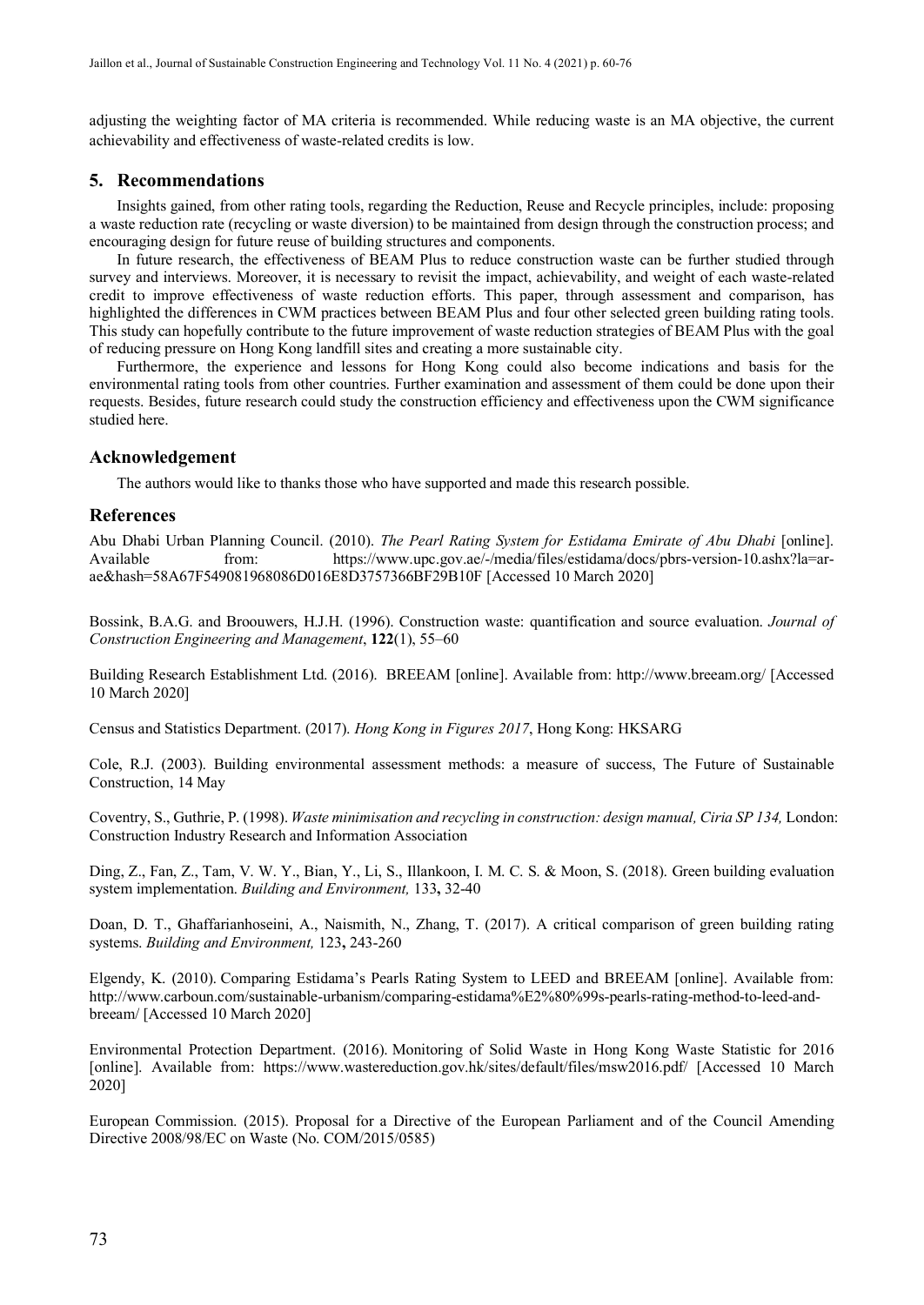Faniran, O.O. & Caban, G. (1988). Minimizing waste on construction project sites, engineering. *Construction and Architectural Management*, **5**(2), 182–8

Ferguson, J., Kermode, O.N., Nash, C.L. (1995). *Managing and minimizing construction waste: a practical guide,*  London, London : T. Telford

Galves-Martos, J.-L., Styles, D., Schoenberger, H., Zeschmar-Lahl, B. (2018). Construction and demolition waste best management practice in Europe. *Resources, Conservation & Recycling*, 136, 166-178

GBL. (2015). *Green Building Label* [online]. Available from : http://www.cngb.org.cn/index.action?sid=402888164fafa133014fb03c7de60008/ [Accessed 10 March 2020]

GovHK, (2015). *GovHK: Construction Waste* [online]*.* Available from : <http://www.gov.hk/en/residents/environment/waste/constructionwaste.htm/> [Accessed 10 March 2020]

Graham, P. & Smithers, G. (1996). Construction waste minimisation for australian residential development. *Asia Pacific Building and Construction Management Journal*, 2(1), 14–19

Guthrie, P., Woolveridge, C. and Coventry, S. (1998). *Managing Materials and Components on Site*, Construction Industry Research and Information Association, London

Guthrie, P.M., Coventry, S.J. and Woolveridge, A.C. (1999). *Waste Minimisation and recycling in construction – technical review*, Construction Industry Research and Information Association, London

Hao, J. L., Hills, M. J. & Tam, V. W. Y. (2008). The effectiveness of Hong Kong's Construction Waste Disposal Charging Scheme. *Waste Management & Research,* 26**,** 553-558

Hendriks, C.F., Janssen, G.M.T. (2001). Reuse of construction and demolition waste in The Netherlands for road constructions. Heron. [https://doi.org/10.1016/j. wasman.2004.09.005](https://doi.org/10.1016/j.%20wasman.2004.09.005)

HKGBC. (2012). *An environmental assessment for new buildings, version 1.2* [online]. Available from : <https://www.hkgbc.org.hk/upload/beamdocuments/BEAM-Plus-NB-1-2-Manual.pdf/> [Accessed 10 March 2020]

Housing Authority. (2016). *The Hong Kong Housing Authority - Green Living* [online]*.* Available from: [https://www.housingauthority.gov.hk/hdw/en/aboutus/events/greenestate/sec4\\_6\\_1.html#5/](https://www.housingauthority.gov.hk/hdw/en/aboutus/events/greenestate/sec4_6_1.html#5/) [Accessed 10 March 2020]

Hsieh, H.-F. & Shannon, S. E. (2005). Three Approaches to Qualitative Content Analysis. *Qualitative Health Research,* 15**,** 1277-1288

Huang, B., Wang, X., Kua, H., Geng, Y., Bleischwittz, R. & Ren, J. (2018). Construction and demolition waste management in China through the 3R principle. *Resources, Conservation & Recycling*, 129, 36-44

Jaillon, L., Poon, C. S. & Chiang, Y. H. (2009). Quantifying the waste reduction potential of using prefabrication in building construction in Hong Kong. *Waste Management,* 29**,** 309-320

Kibert, C.J. (1994) Sustainable construction, in *Proceedings of the First International Conference of CIB TG16*, 6–9 November, Tampa, Florida

Lau, W.T. (2013). BEAM Plus and Three Star HK Version - A Critical Review, *Build Journal Hong Kong China*, Oct, 46- 51

Lawson, N. and Douglas, I. (2001). Recycling construction and demolition wastes, a UK perspective. *Environmental Management and Health*, **12**(2), 146–57

Lee, W. L. and Yik, F. W. H. (2002). Regulatory and voluntary approaches for enhancing energy efficiencies of buildings in Hong Kong. *Applied Energy,* 71**,** 251-274

Lee, W. L. (2013). A comprehensive review of metrics of building environmental assessment schemes. *Energy & Buildings,* 62**,** 403-413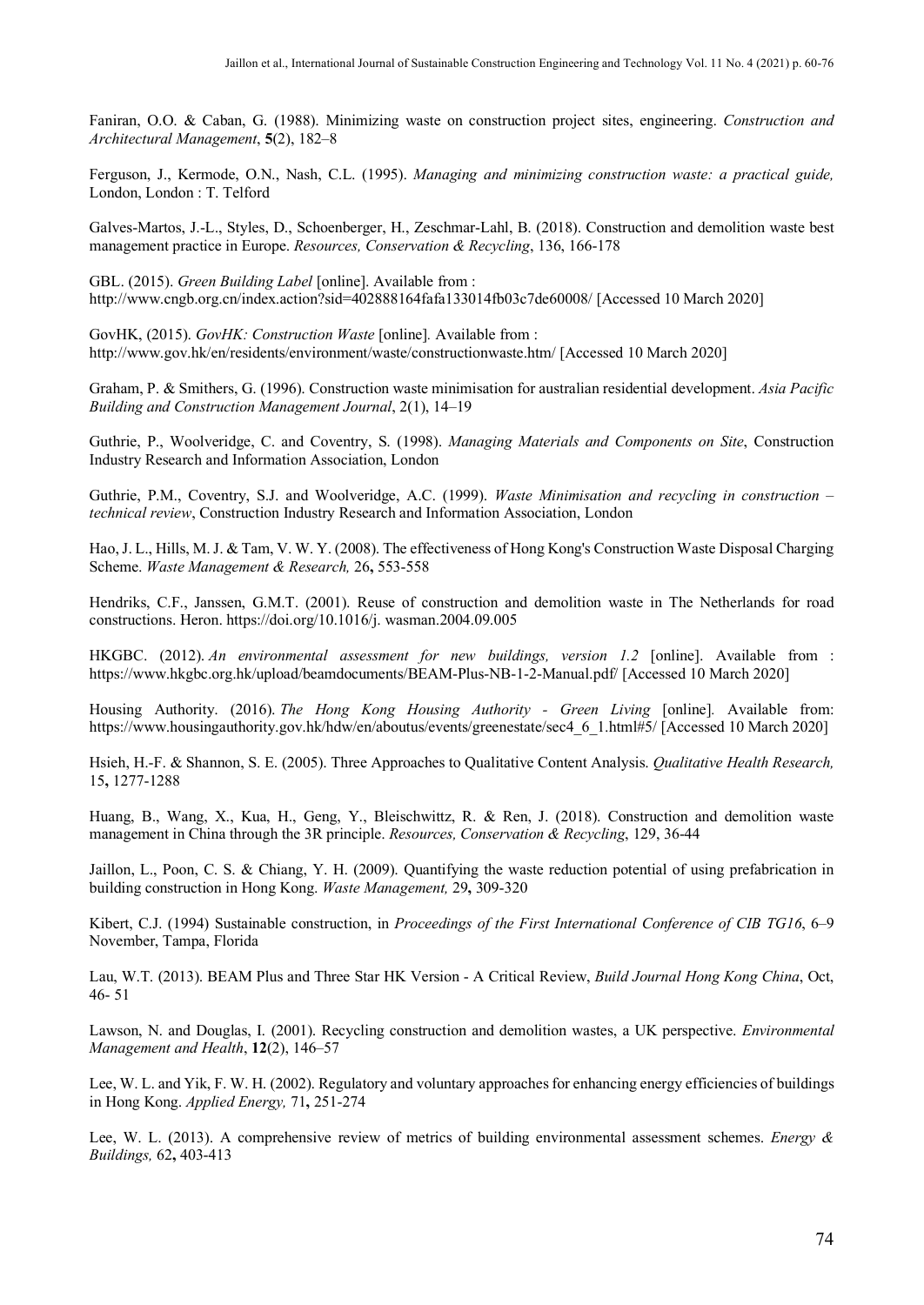Legislative Council. (2006). Progress report on the management of construction and demolition materials, Environmental Affairs, Hong Kong

Lim, S., Zollinger, D.G. (2003). Estimation of the compressive strength and modulus of elasticity of cement-treated aggregate base materials. J. Transp. Res. Board.<https://doi.org/10.3141/1837-04>

Lu, W., Yuan, H. (2011). A framework for understanding waste management studies in construction. *Waste Management,* 31(6), 1252-1260

Lu, W. & Tam, V.W.Y. (2013). Construction waste management policies and their effectiveness in Hong Kong: A longitudinal review. *Construction waste management policies and their effectiveness in Hong Kong: A longitudinal review,* 23**,** 214-223

Lu, W., Chen, X., Ho, D. C. W. & Wang, H. (2016). Analysis of the construction waste management performance in Hong Kong: the public and private sectors compared using big data. *Journal of Cleaner Production,* 112**,** 521-531

Lu, W., Chi, B. Bao, Z. & Zetkulic, A. (2019). Evaluating the effects of green building on construction waste management: A comparative study of three building rating systems. Building and Environment, 155, 247-256

Memon, M. (2010). Integrated solid waste management based on the 3R approach. *J Mater Cycles Waste Manag,* 12**,** 30- 40

Meyer, J. and Land, R. (2003). *Threshold concepts and troublesome knowledge: Linkages to ways of thinking and practising within the disciplines* (pp. 412-424). Edinburgh: University of Edinburgh

Meyer, J.H. and Land, R. (2005). Threshold concepts and troublesome knowledge (2): Epistemological considerations and a conceptual framework for teaching and learning. *Higher education, 49(3)*, pp.373-388

Meyer, J. and Land, R. (2006). *Overcoming barriers to student understanding: Threshold concepts and troublesome knowledge.* Routledge

Napier, T. (2012). *Construction Waste Management | Whole Building Design Guide* [online]*.* https://www.wbdg.org/resources/cwmgmt.php/ [Accessed 10 March 2020]

Ng, J. (2014). The Cream of BEAM Plus - A general case review of platinum green buildings, CPD seminar, 19 Dec

Ng, J. (2013). The Cream of BEAM Plus – A general case review of green buildings, HKIE Environmental Division Annual Seminar, 22 March

Poon, C.S., and Jaillon, L. (2002). *A guide for minimizing construction and demolition waste at the design stage*, Hong Kong], Hong Kong: Dept. of Civil and Structural Engineering, The Hong Kong Polytechnic University

Poon, C.S., Yu, A.T.W. & Jaillon, L. (2004). Reducing building waste at construction sites in Hong Kong. *Construction Management and Economics,* 22**,** 461-470

Poon, C.S., Chan, D. (2006). Feasible use of recycled concrete aggregates and crushed clay brick as unbound road subbase. Constr. Build. Mater.<https://doi.org/10.1016/j.conbuildmat.2005.01.045>

Skoyles, E.R. and Skoyles, J.R. (1987). *Waste Prevention on Site*, Mitchell Publishing, London

Symonds Group Ltd. (1999). *Construction and Demolition Waste Management Practices and their Economic Impacts*, Study Report to DGXI, European Commission

Tam, V.W.Y. (2008). On the effectiveness in implementing a waste-management-plan method in construction. *Waste Management,* 28, 1072-1080

Wu, Z., Shen, L., Yu, A.T.W. & Zhang, X. (2016). A comparative analysis of waste management requirements between five green building rating systems for new residential buildings. *Journal of Cleaner Production,* 112**,** 895-902

Yu, A.T., Poon, C.S, Wong, A., Yip, R. and Jaillon, L. (2013). Impact of Construction Waste Disposal Charging Scheme on work practices at construction sites in Hong Kong. *Waste Management,* 33, 138-146